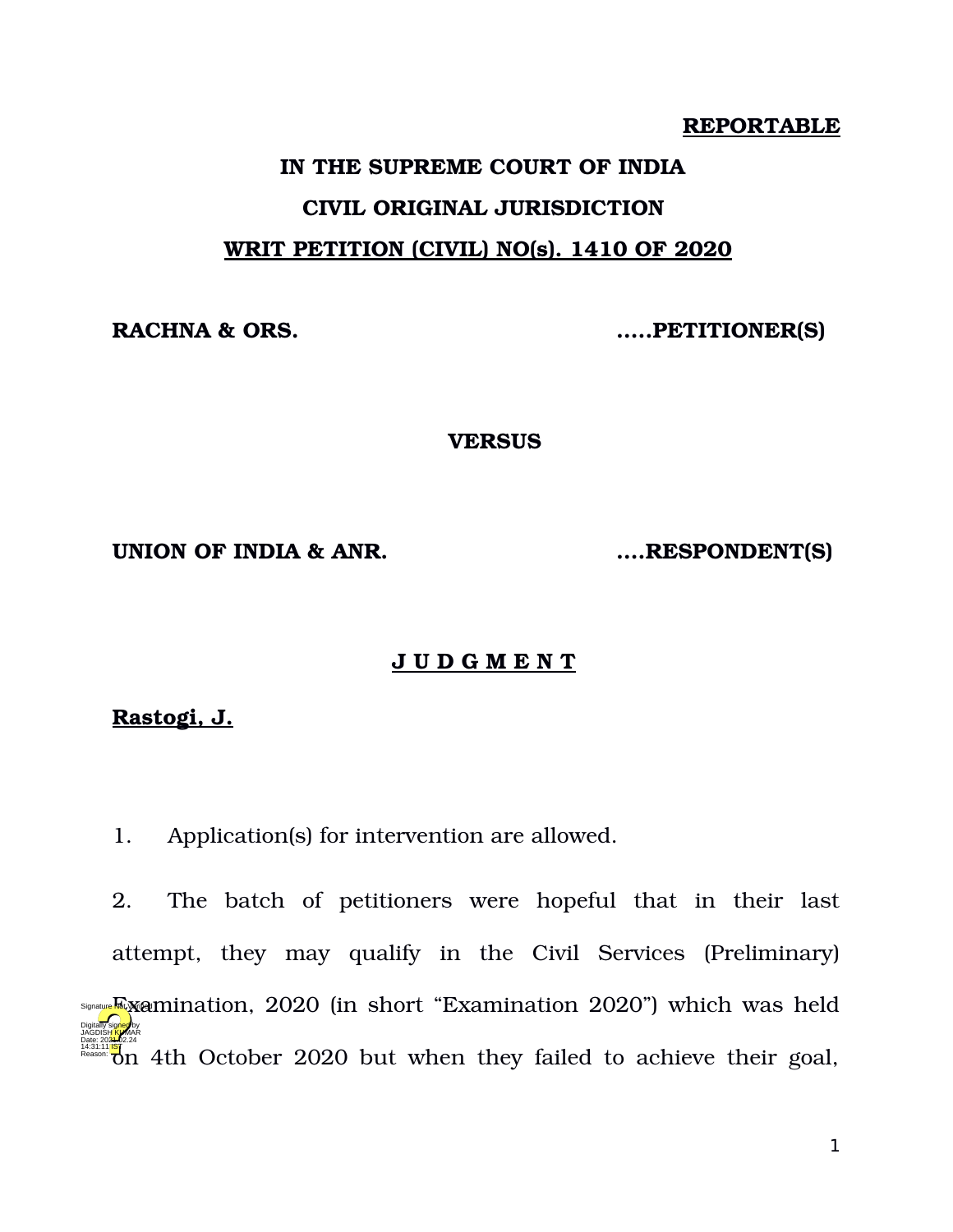approached this Court by filing the instant writ petition under Article  $32$  of the Constitution seeking mandamus to the  $1<sup>st</sup>$ respondent to extend one additional attempt to the petitioners/intervenors as they are being barred from attempting the examination in future on account of exhausting of available attempts or on account of age bar subsequent to Examination 2020.

3. The prayer which has been made in the instant petition is as follows:

> "(a) Issue a writ of mandamus or any other appropriate writ, order or direction in the nature thereof and declare that the action of the respondents of not issuing appropriate policy for grant of an extra attempt to candidates for whom civil services examination 2020 would be last attempt as being violative of Articles 14, 19, 29 and 21 of the Constitution of India, and by way of issuance of an appropriate writ, order or direction of or in the nature of mandamus, and/or any other writ, order or direction, inter-alia, direct the Respondent/s to provide one extra attempt to the last attempt candidates including the petitioners, in addition to number of permissible attempts: and/or

> (b) Pass any other order or direction as this Hon'ble Court may deem fit and proper in the facts and circumstances of the case and in the interest of justice."

## **Brief Factual Matrix**

4. The background facts delineated from the records and relevant

for the purpose are that the Civil Services Examination is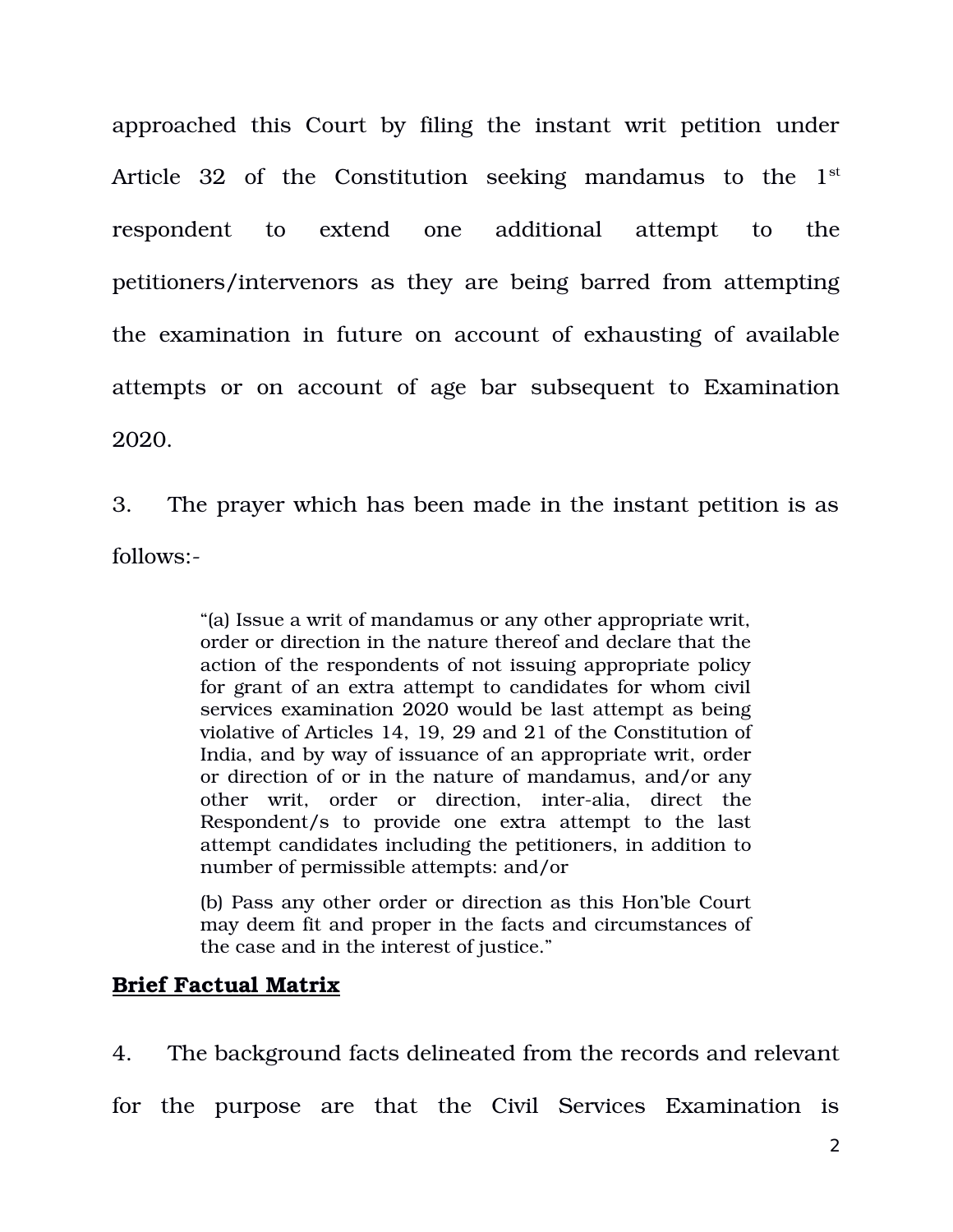conducted every year by the 2<sup>nd</sup> respondent (Union Public Service Commission-UPSC) and for the year 2020, the Ministry of Personnel, Public Grievances and Pensions (Department of Personnel and Training) published Gazette Notification dated 12th February, 2020 notifying the rules for competitive examination, 2020(hereinafter being referred to as "Rules 2020") to be held by the  $2^{\text{nd}}$  respondent for the purpose of recruitment to  $24$  services/posts to be held in three stages: (i) preliminary (ii) mains (iii) personality test.

5. The scheme of Rules 2020 published on  $12<sup>th</sup>$  February, 2020 is a complete code for the purposes of final selection to civil services. The parameters prescribed for eligibility with regard to number of attempts and age have been provided under Rule 4 and Rule 6 of the Rules 2020. Rule 4 and Rule 6 which are relevant for the purpose are mentioned hereunder:

> "**4.** Every candidate appearing at the examination who is otherwise eligible, shall be permitted six attempts at the examination.

> Provided that this restriction on the number of attempts will not apply in the case of Scheduled Castes and Scheduled Tribes candidates who are otherwise eligible.

> Provided further that the number of attempts permissible to candidates belonging to Other Backward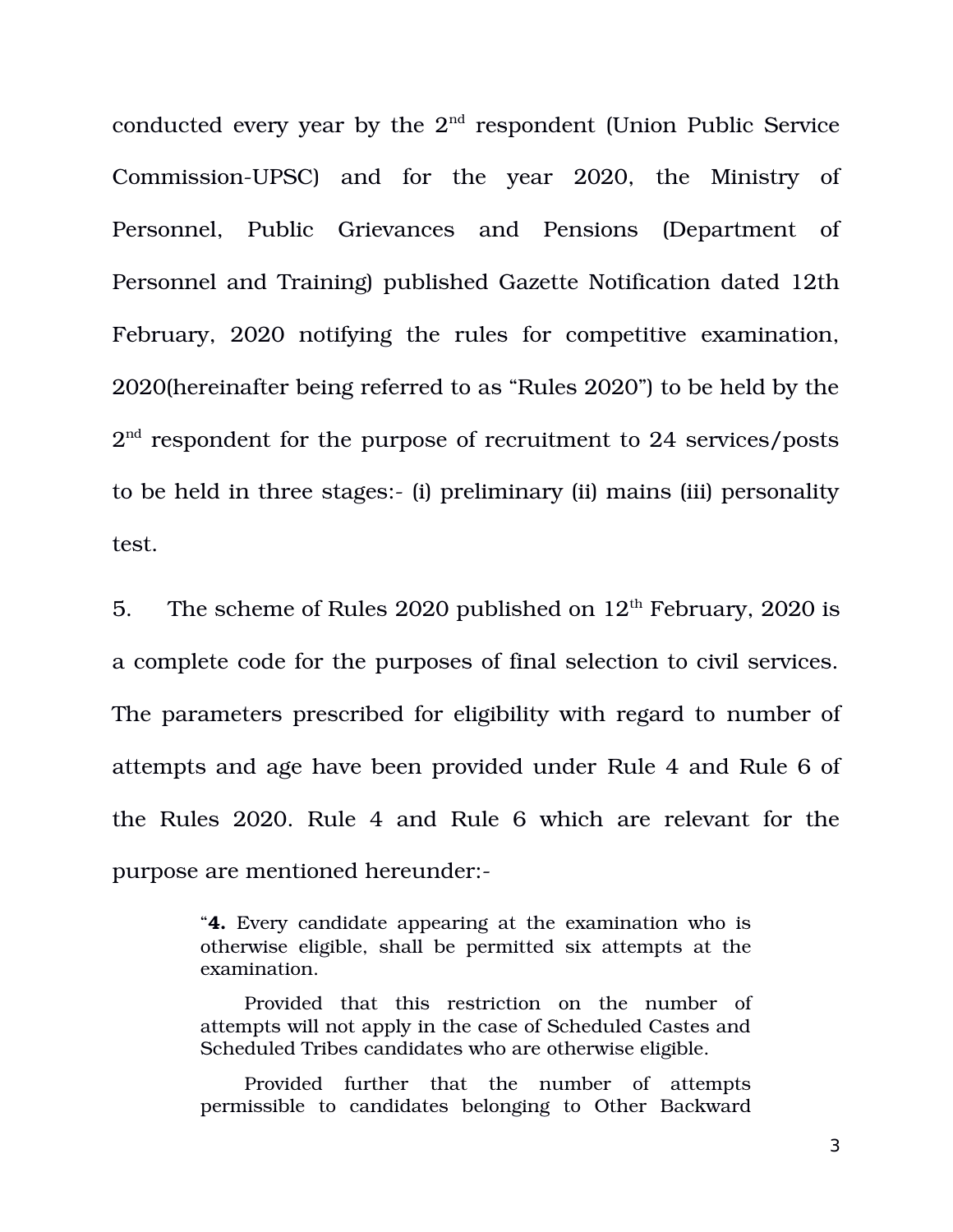Classes, who are otherwise eligible, shall be nine. The relaxation will be available to the candidates who are eligible to avail of reservation applicable to such candidates.

Provided further that candidates belonging to persons with benchmark disability will get as many attempts as are available to candidates other than persons with benchmark disability of his or her community, subject to the condition that a candidate of person with benchmark disability belonging to the General and EWS Category shall be eligible for nine attempts. Necessary action to make corresponding changes in respective Rules/regulations pertaining to various services is being taken separately. The relaxation will be available to the candidate of persons with benchmark disability who are eligible to avail of reservation applicable to such candidates.

Note:

(I) An attempt at a Preliminary Examination shall be deemed to be an attempt at the Civil Services Examination.

(II) If a candidate actually appears in any one paper in the Preliminary Examination, he/she shall be deemed to have made an attempt at the Examination.

(III) Notwithstanding the disqualification/cancellation of candidature, the fact of appearance of the candidate at the examination will count as an attempt.

**6.** (a) A candidate must have attained the age of 21 years and must not have attained the age of 32 years on the  $1<sup>st</sup>$  of August, 2020 i.e., he must have been born not earlier than  $2<sup>nd</sup>$  August, 1988 and not later than  $1<sup>st</sup>$  August, 1999. Necessary action to make corresponding changes in respective Rules/Regulations pertaining to various services is being taken separately.

(b) The upper age-limit prescribed above will be relaxable:

(i) up to a maximum of five years if a candidate belongs to a Scheduled Caste or a Scheduled Tribe;

(ii) up to a maximum of three years in the case of candidates belonging to Other Backward Classes who are eligible to avail of reservation applicable to such candidates;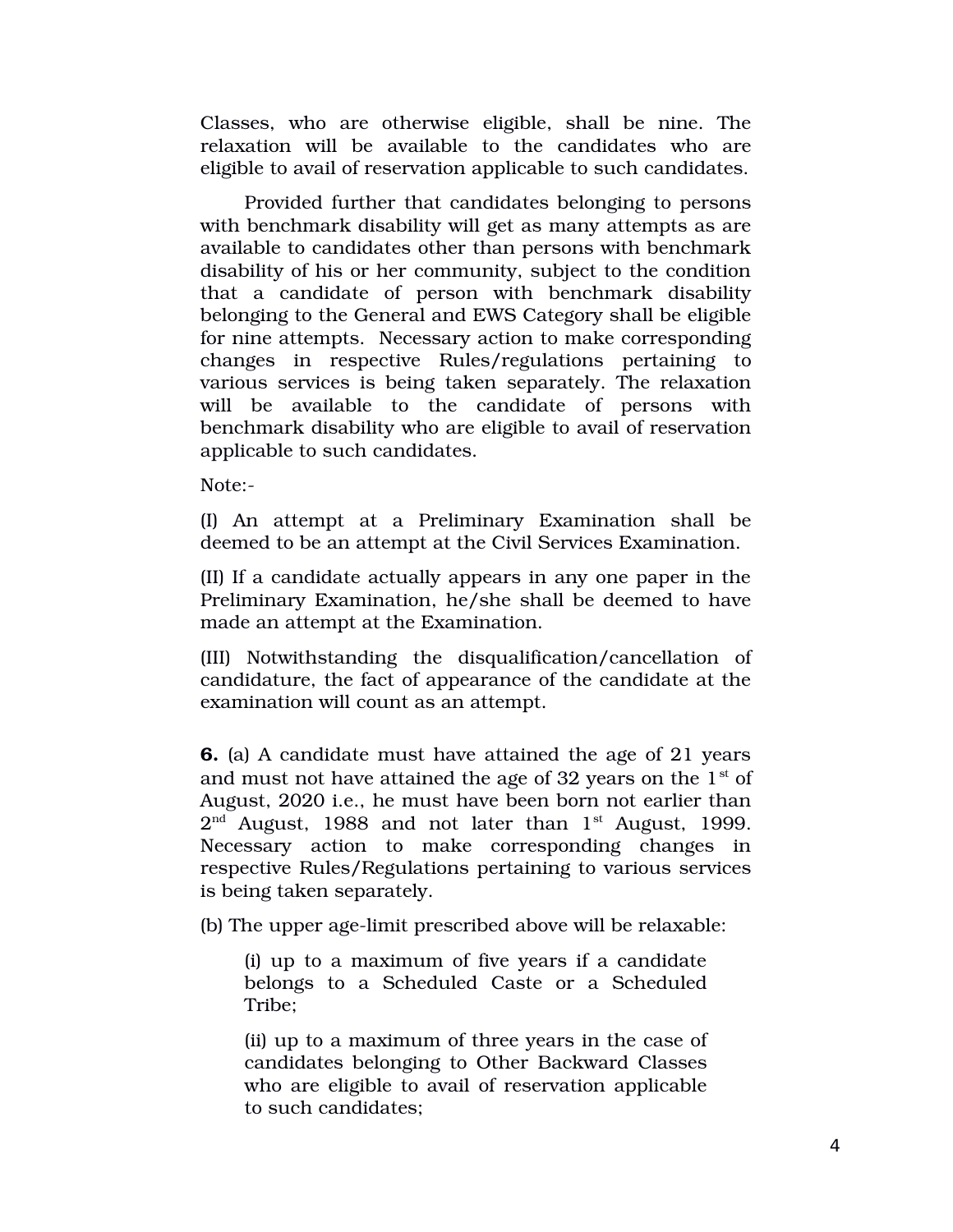(iii) up to a maximum of three years in the case of Defence Services Personnel, disabled in operations during hostilities with any foreign country or in a distributed area and released as a consequence thereof;

(iv) up to a maximum of five years in the case of ex-servicemen including Commissioned Officers and ECOs/SSCOs who have rendered at least five years Military Service as on  $1<sup>st</sup>$  August, 2020 and have been released;

(a) on completion of assignment (including those whose assignment is due to be completed within one year from  $1<sup>st</sup>$  August, 2020 otherwise than by way of dismissal or discharge on account of misconduct or inefficiency; or

(b) on account of physical disability attributable to Military Service; or

(c) on invalidment.

(v) up to a maximum of five years in the case of ECOs/SSCOs who have completed an initial period of assignment of five years of Military Service as on  $1<sup>st</sup>$  August, 2020 and whose assignment has been extended beyond five years and in whose case the Ministry of Defence issues a certificate that they can apply for civil employment and that they will be released on three months' notice on selection from the date of receipt of offer of appointment.

(vi) up to a maximum of 10 years in the case of Persons with Benchmark Disabilities viz. (a) blindness and low vision; (b) deaf and hard of hearing; (c) locomotor disability including cerebral palsy, leprosy cured, dwarfism, acid attack victims and muscular dystrophy; (d) autism, intellectual disability, specific learning disability and mental illness; (e) multiple disabilities from amongst person under clauses (a) to (d) including deafblindness.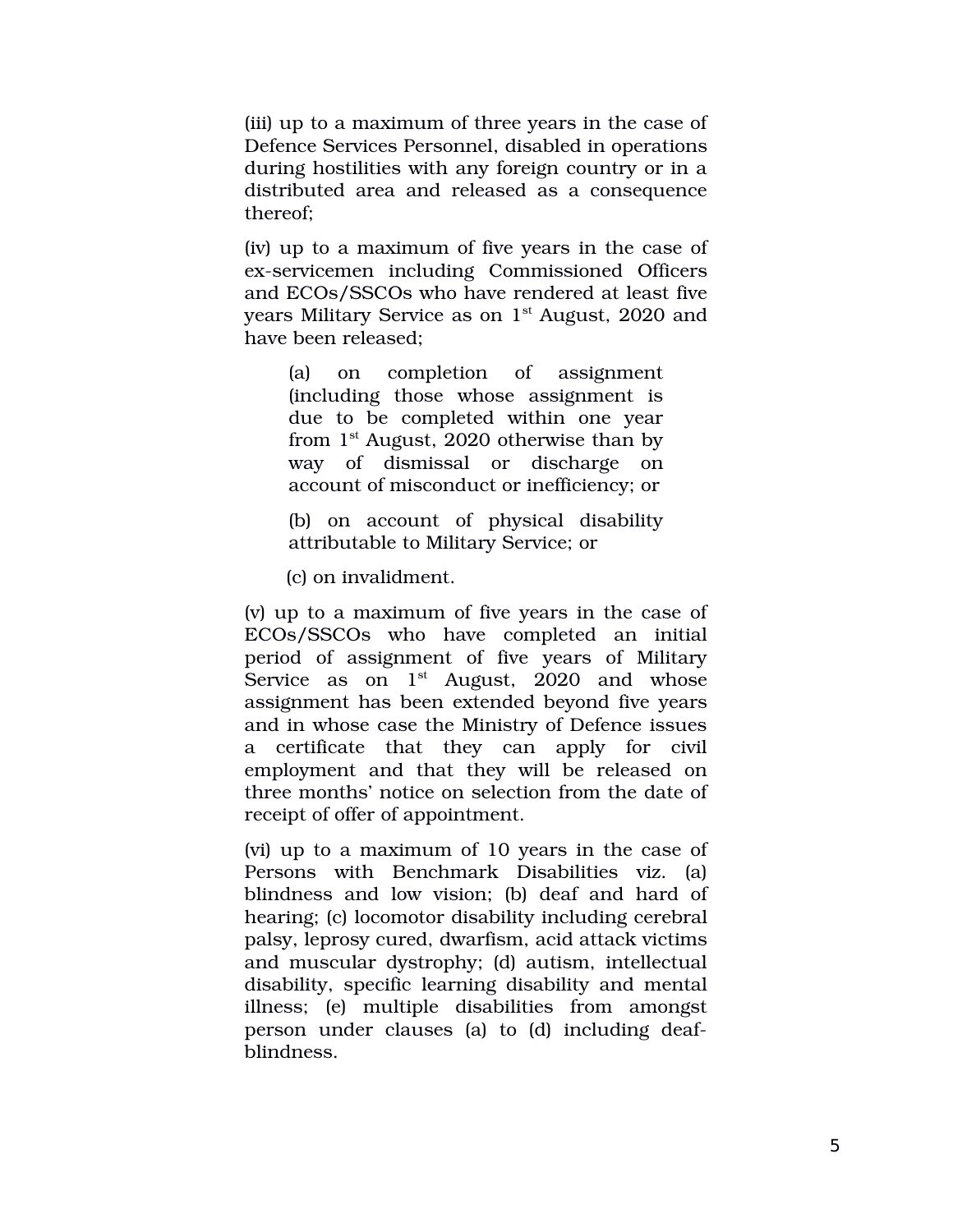Note I :- Candidates belonging to the Scheduled Castes and the Scheduled Tribes and the Other Backward Classes who are also covered under any other clauses of Rule 6(b) above, viz. those coming under the category of Ex-servicemen, Persons with Benchmark Disabilities [viz. (a) blindness and low vision; (b) deaf and hard of hearing; (c) locomotor disability including cerebral palsy, leprosy cured, dwarfism, acid attack victims and muscular dystrophy; (d) autism, intellectual disability, specific learning disability and mental illness; (e) multiple disabilities from amongst person under clauses (a) to (d) including deaf-blindness.] will be eligible for grant of cumulative age-relaxation under both the categories.

Note II : The details of Functional Classification (FC) and Physical Requirements (PR) of each service are indicated in Appendix IV of these Rules which are identified and prescribed by the respective Cadre Controlling Authorities (CCAs) as per the provisions of Section 33 and 34 of the Rights of Persons with Disabilities Act, 2016. Only those category(ies) of disability(ies) mentioned in Appendix IV shall apply for the examination under Persons with Benchmark Disability (PwBD) category. Therefore, the candidates belonging to the Persons with Benchmark Disability categories are advised to read it carefully before applying for the examination.

Note III:- The term Ex-servicemen will apply to the persons who are defined as Ex-servicemen in the Ex-servicemen (Re-employment in Civil Services and Posts) Rules, 1979, as amended from time to time.

Note IV:- The age concession under Rule 6(b)(iv) and  $(v)$  will be admissible to Ex-servicemen i.e. a person who has served in any rank whether as combatant or non-combatant in the Regular Army, Navy and Air Force of the Indian Union and who either has been retired or relieved or discharged from such service whether at his own request or being relieved by the employer after earning his or her pension.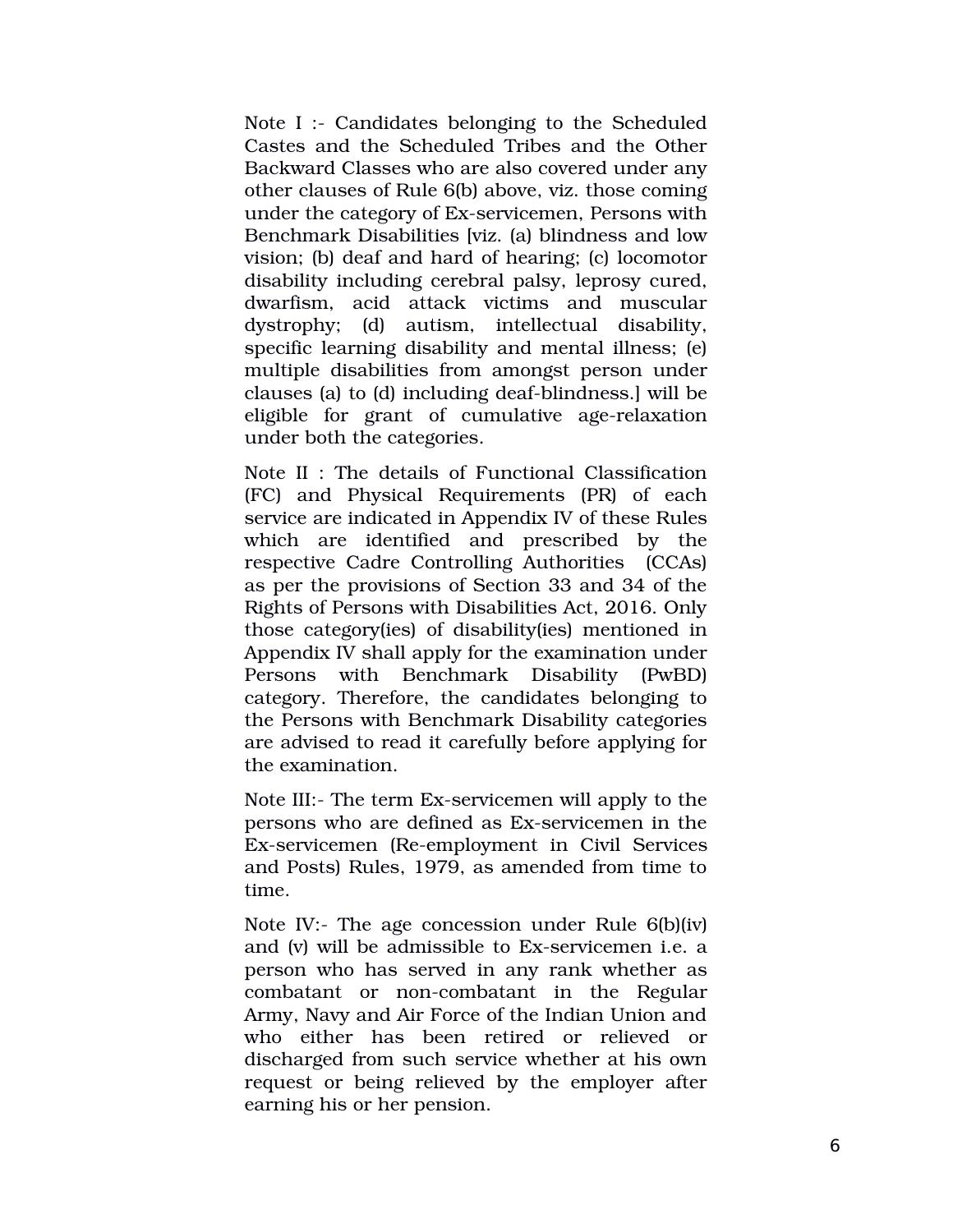Note V:- Notwithstanding the provision of agerelaxation under Rule 6(b)(vi) above, Candidates of Persons with Benchmark Disability will be considered to be eligible for appointment only if he/she (after such physical examination as the Government or appointment authority, as the case may be, may prescribe) is found to satisfy the requirements of physical and medical standards for the concerned Services/Posts to be allocated to the Candidates of Persons with Benchmark Disability by the Government.

Save as provided above, **the age-limits prescribed can in no case be relaxed**.

…"

6. It may be relevant to note that for the candidates who appear in the open category in the examination, they are permitted six attempts but for the candidates who are the members of Scheduled Castes and Scheduled Tribes, there is no restriction on the number of attempts provided, they are otherwise eligible. For the candidates who are belonging to OBC/EWS category, they can avail nine attempts. A clarification has further been made that if the candidate appears even in one paper of the preliminary examination, it shall be deemed to be treated as an attempt. At the same time under Rule 6, the age at the entry point is 21 years and exit at the age of 32 years. But the upper age limit is relaxable to the categories of vertical/horizontal reservations and there is no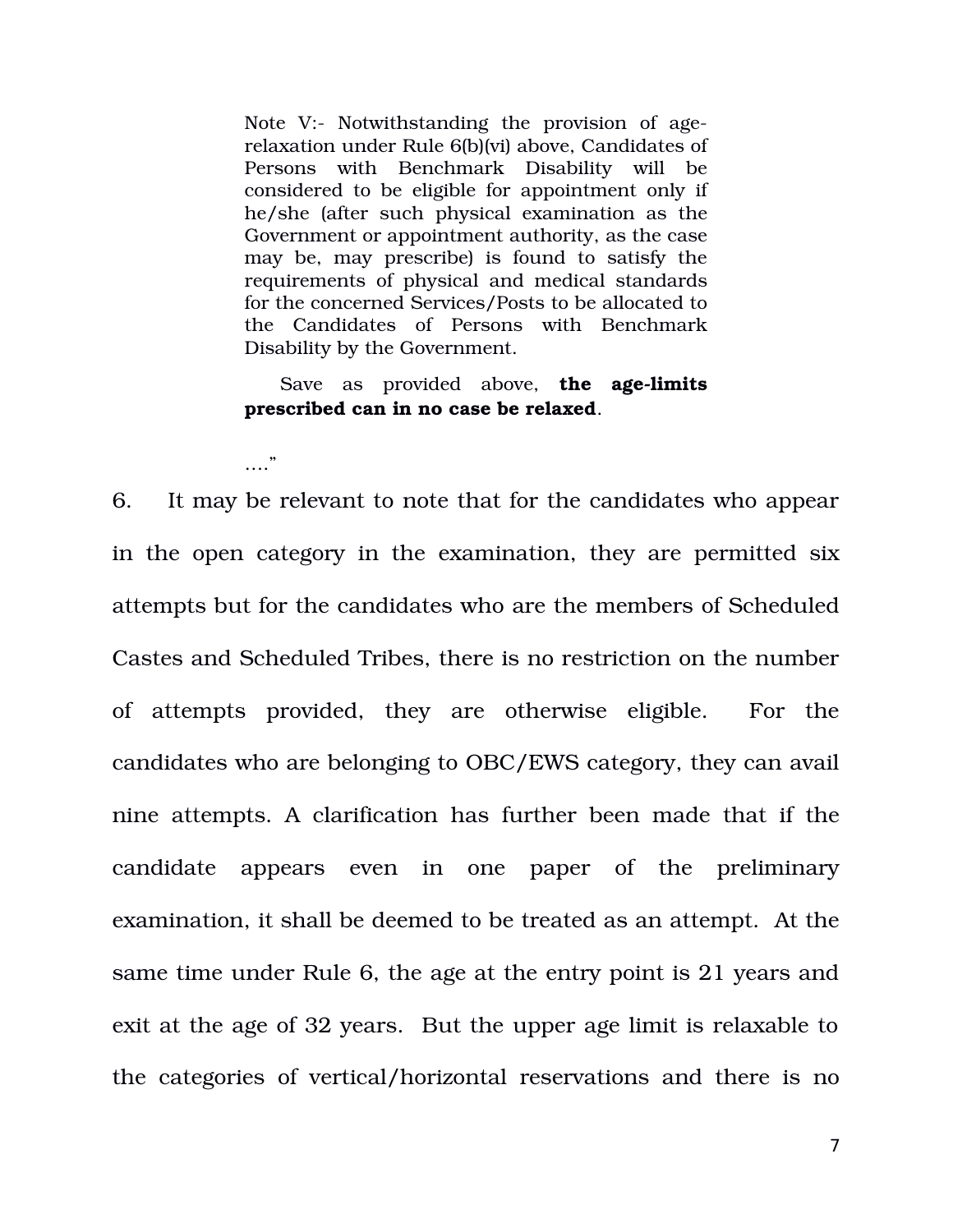such enabling provision granting relaxation in the upper age limit to the candidates belonging to general category as such those candidates of general category who have attained the age of 32 years on 1st August, 2020 as in the instant case became ineligible to participate in the ensuing Civil Services Examination, 2021(in short "CSE 2021").

7. Pursuant to the notification dated  $12<sup>th</sup>$  February, 2020 published in the Official Gazette by the 1<sup>st</sup> respondent, process of selection was initiated by the Commission inviting applications from the eligible candidates who wish to appear in the Examination 2020. According to the notice published by the Commission, preliminary examination was to be held on 31st May 2020. Appendix II-B annexed thereto deals with the procedure for withdrawal of application after submission of online application, it could be withdrawn from  $12<sup>th</sup>$  March, 2020 to 18th March, 2020. Thereafter the admit cards were issued to all the candidates who intended to participate in the selection process, but because of the unprecedented Covid-19 pandemic, which was notified by the National Disaster Management Authority vide its order dated 24th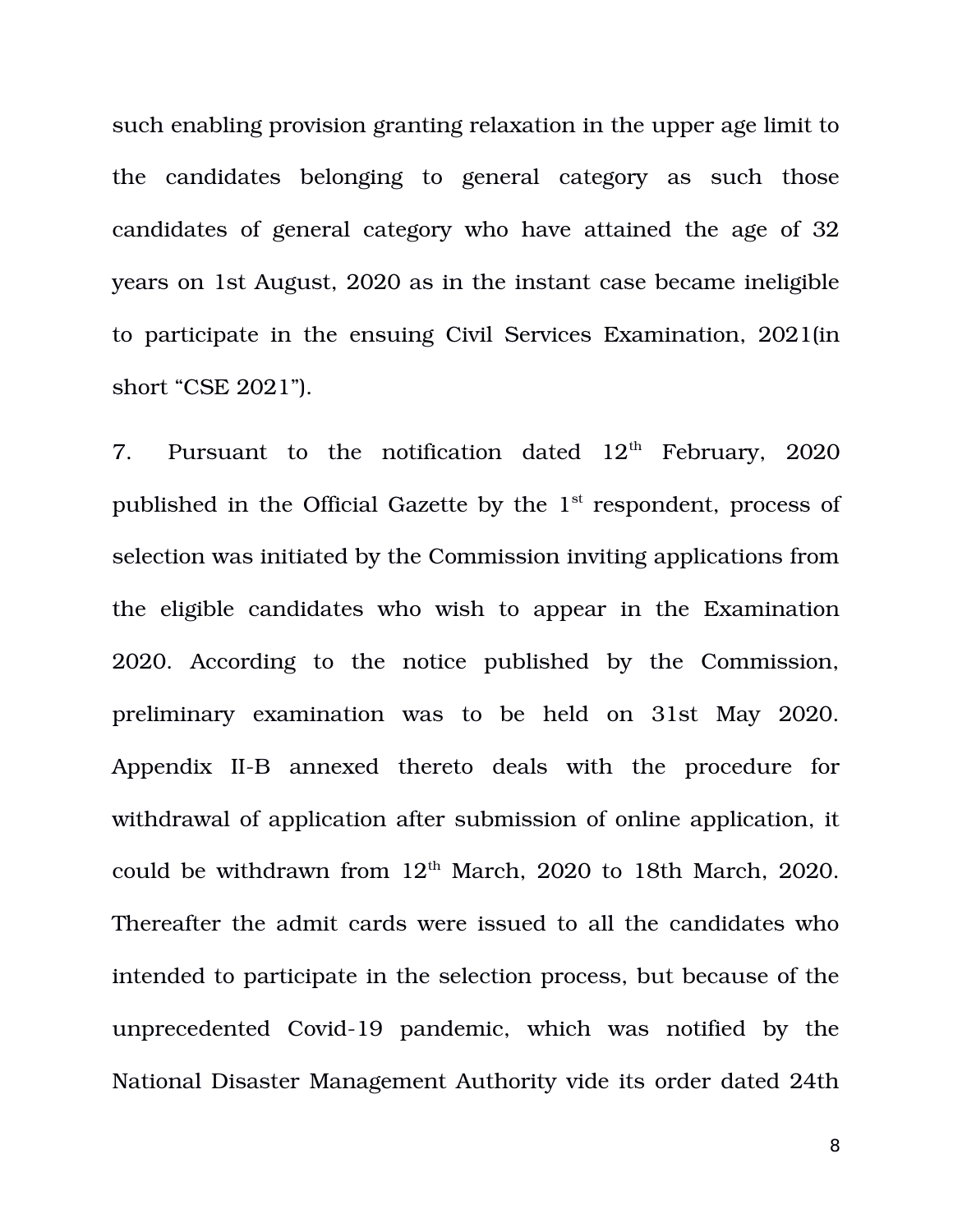March 2020, the Commission by its Press Release dated  $4<sup>th</sup>$  May, 2020 deferred the Examination 2020 and further informed that the revised schedule of examination will be notified at a later stage.

8. Taking note of the unlock 1.0 guidelines published on 5th June 2020, the Commission decided to conduct the preliminary examination on 4th October, 2020. Several candidates submitted their objections. Taking note thereof, the Commission allowed the candidates to submit their revised choice of examination center by its letter dated 1st July, 2020 and further opened the window for withdrawal of the application from 1st August, 2020 to  $8<sup>th</sup>$  August, 2020. This Court can take judicial notice of the fact that after a second opportunity was afforded to the candidates for withdrawal of the application, only such of the candidates were left who had made up their mind and were mentally prepared to appear in the ensuing preliminary examination which was scheduled to be held on 4th October, 2020.

9. As alleged that when no decision was taken by the respondent on their representations/objections for deferring of the examination, certain candidates filed Writ Petition (Civil) No.1012 of 2020 before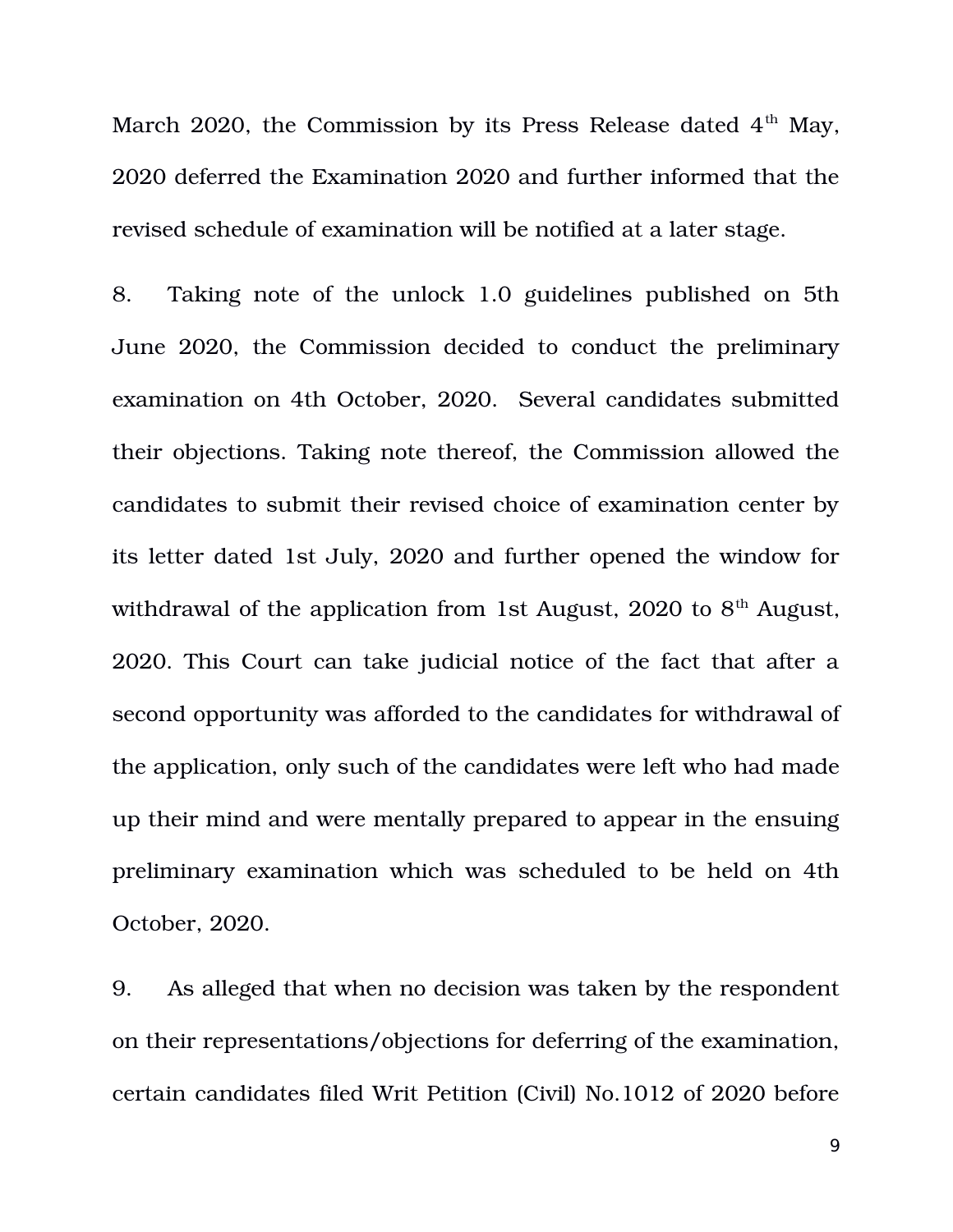this Court on 5th September, 2020 seeking postponement of the Examination 2020 and the prayer for relaxation in upper age limit and an additional attempt. This Court was not persuaded to issue a direction to the Commission to defer the schedule of examination to be held on 4th October, 2020 on the submissions made by the writ petitioners who approached this Court. Moreover, on one of the issues, this Court expressed a sanguine hope that possibility of providing one more attempt to such candidates with corresponding extension of age limit, if possible, can be explored by the concerned authorities. The submission made to merge the two examinations, namely, to be conducted on  $4<sup>th</sup>$  October, 2020 with the examination scheduled for 2021, however, did not find favour by this Court.

10. The relevant part of the order dated  $30<sup>th</sup>$  September, 2020 is extracted as under:

> "(iv) The fourth point raised before us is that some of the candidates may be giving last attempt and also likely to become age-barred for the next examination, and if such candidates are unable to appear in the examination due to Covid-19 pandemic situation, it would cause great prejudice to them.

> In this regard, we have impressed upon Mr. S.V. Raju, learned Additional Solicitor General appearing for the Ministry of Home Affairs (MHA), Ministry of Health and Family Welfare (MoHFW) and Department of Personnel and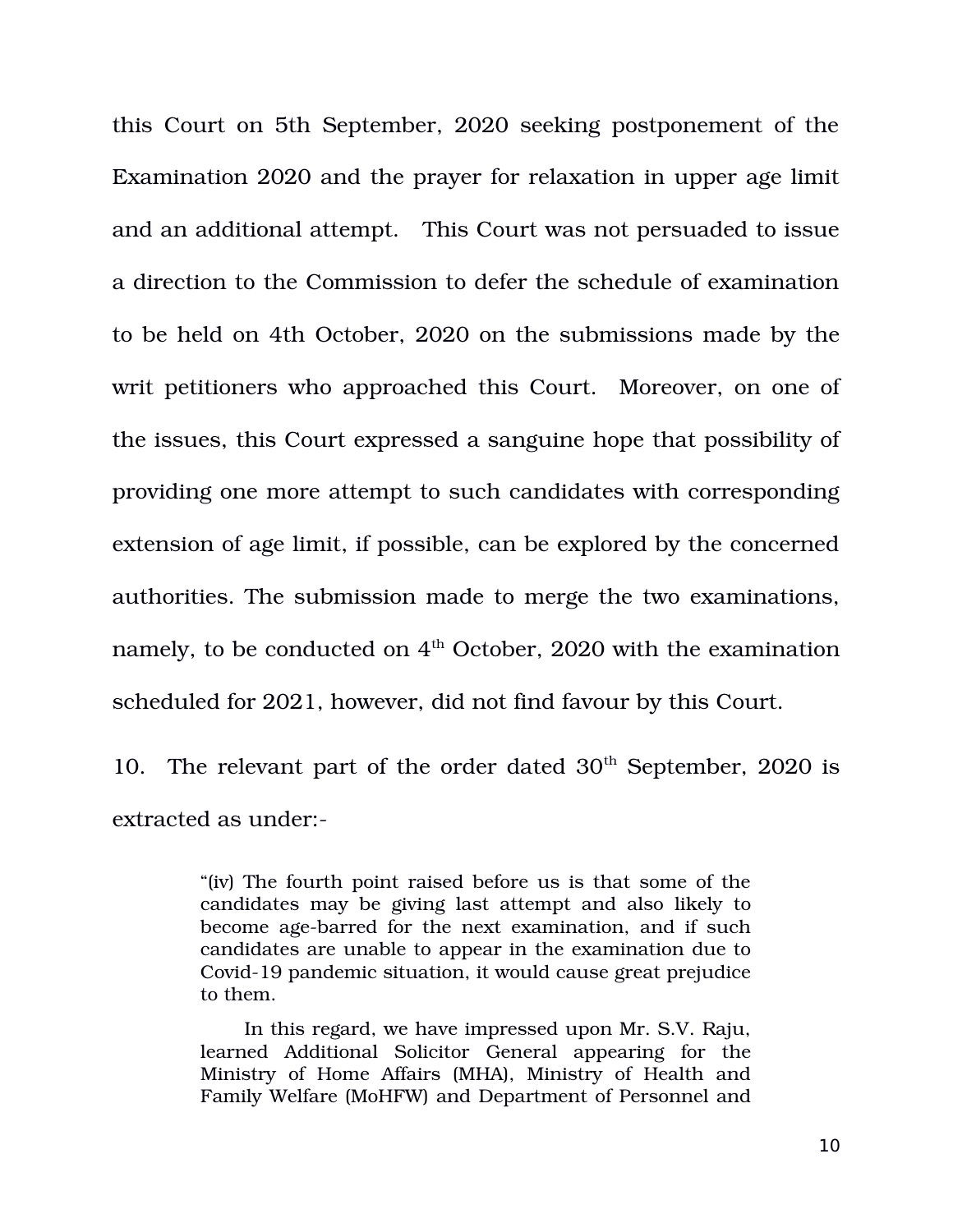Training (DoPT) to explore the possibility of providing one more attempt to such candidates with corresponding extension of age limit. He has agreed to convey the sentiments of the Court to all concerned and to take a formal decision thereon expeditiously."

11. The fact is that all the writ petitioners/intervenors appeared in

the preliminary examination held on  $4<sup>th</sup>$  October, 2020 which was

conducted in 74 cities. During the course of arguments, following

information was brought to the notice of this Court:

Number of candidates who enrolled for the Examination 2020 10,56,835.

-Number of candidates who appeared on  $4<sup>th</sup>$  October, 2020-4,86,952.

-Number of last attempt candidates who appeared for Examination 2020 and have not attained age bar for 2021 3863

-Number of last attempt candidates who appeared in Examination 2020 and would reach age bar for CSE 2021 2236

Candidates having last attempt in terms of age bar but did not appear-4237

Combined effect of last attempt appeared : 3863 + 2236 = 6099 which comes to around  $1.25%$  of candidates who appeared for the examination.

-Combined effect of candidates who appeared and nonappeared and who require relaxation for 2021, i.e. total = 3863+2236+4237 = 10,336 which comes to 0.97% of total candidates who enrolled for Examination, 2020.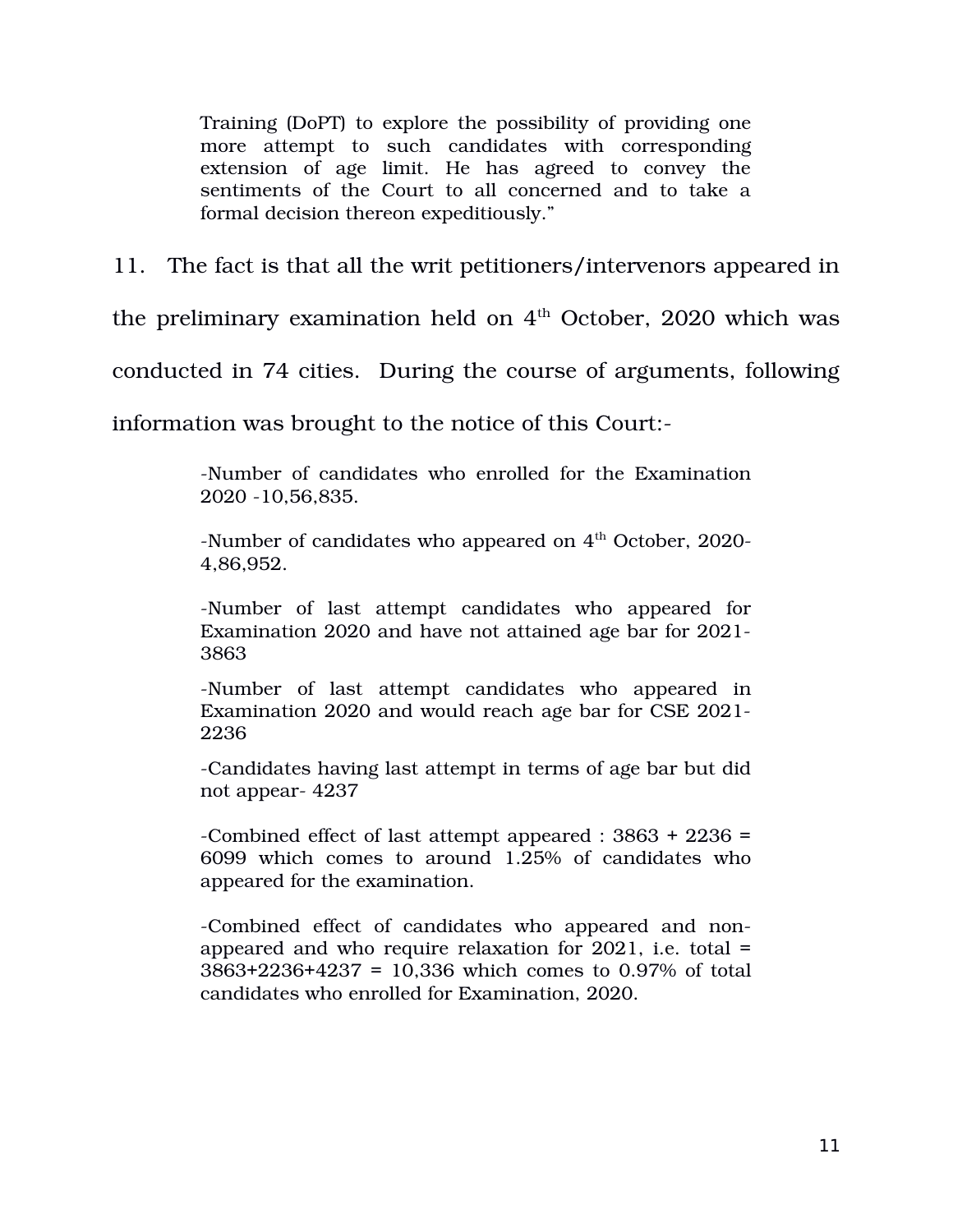12. When the present petitioners/intervenors failed to qualify in the preliminary examination held on  $4<sup>th</sup>$  October, 2020 by the Commission, they approached this Court by filing of the instant writ petition, and this Court took note of the fact that in the light of the order passed in the earlier proceedings dated 30<sup>th</sup> September, 2020, the decision of the competent authority to fulfil the legitimate aspirations of the candidates was still pending with the authority. During the pendency of the writ petition in deference to this Court, a decision was taken by the  $1<sup>st</sup>$  respondent and placed for perusal dated  $5<sup>th</sup>$  February, 2021 in which it was agreed in principle to give one time restricted relaxation, limited to CSE 2021 to only those candidates who appeared in Examination 2020 as their last permissible attempt and otherwise are not age-barred from appearing in CSE 2021, and no relaxation to the candidates will be given who have not exhausted their permissible number of attempts or to those candidates who are otherwise age-barred from appearing in CSE 2021. The extract of the decision which was placed on record dated 5<sup>th</sup> February, 2021 is reproduced hereunder:-

> "As per the suggestion of this Hon'ble Court, the Union of India is agreeable for the following ex-gratia, one-time,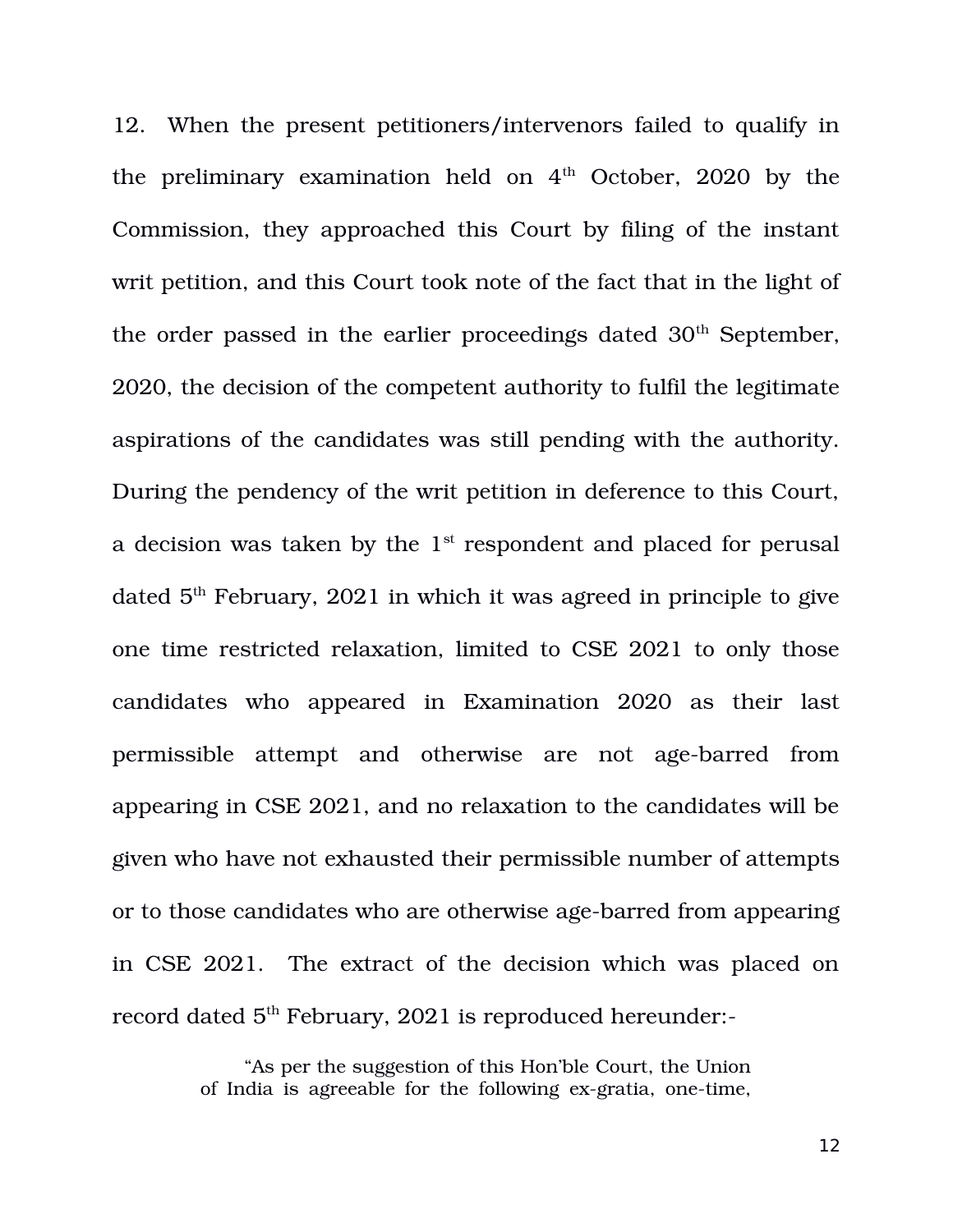restricted relaxation to be granted to the prospective candidates, subject to the same being part of a consent order, disposing off the petition. The conditions, agreeable to the Respondent, are as under:

1. Relaxation, only to the extent of providing one extra attempt for Civil Service Examination (CSE), specifically limited to CSE-2021, may be granted to only those candidates who appeared for CSE-2020 as their last permissible attempt and are otherwise not age-barred from appearing in CSE-2021.

2. No relaxation shall be granted for CSE-2021 to those candidates who have not exhausted their permissible number of attempts or to those candidates who are otherwise age-barred from appearing in CSE-2021 as per the prescribed age limits of different categories, or to any other candidate for any other reason whatsoever.

3. This relaxation for the candidates and to the extent as prescribed above, shall be a one-time relaxation only and shall apply only for appearing in CSE-2021 and shall not be treated as a precedent.

4. The relaxation provided at Point 1, shall not create any vested right whatsoever or any other purported right on ground of parity or otherwise, in favour of any other set/class of candidates at any time in the future."

#### **Submissions of the parties**

13. The main thrust of submission of learned counsel for the petitioners is that the sudden and strict lockdown due to unprecedented pandemic in March, 2020 had made a large disruption in the life of the common man and the measures adopted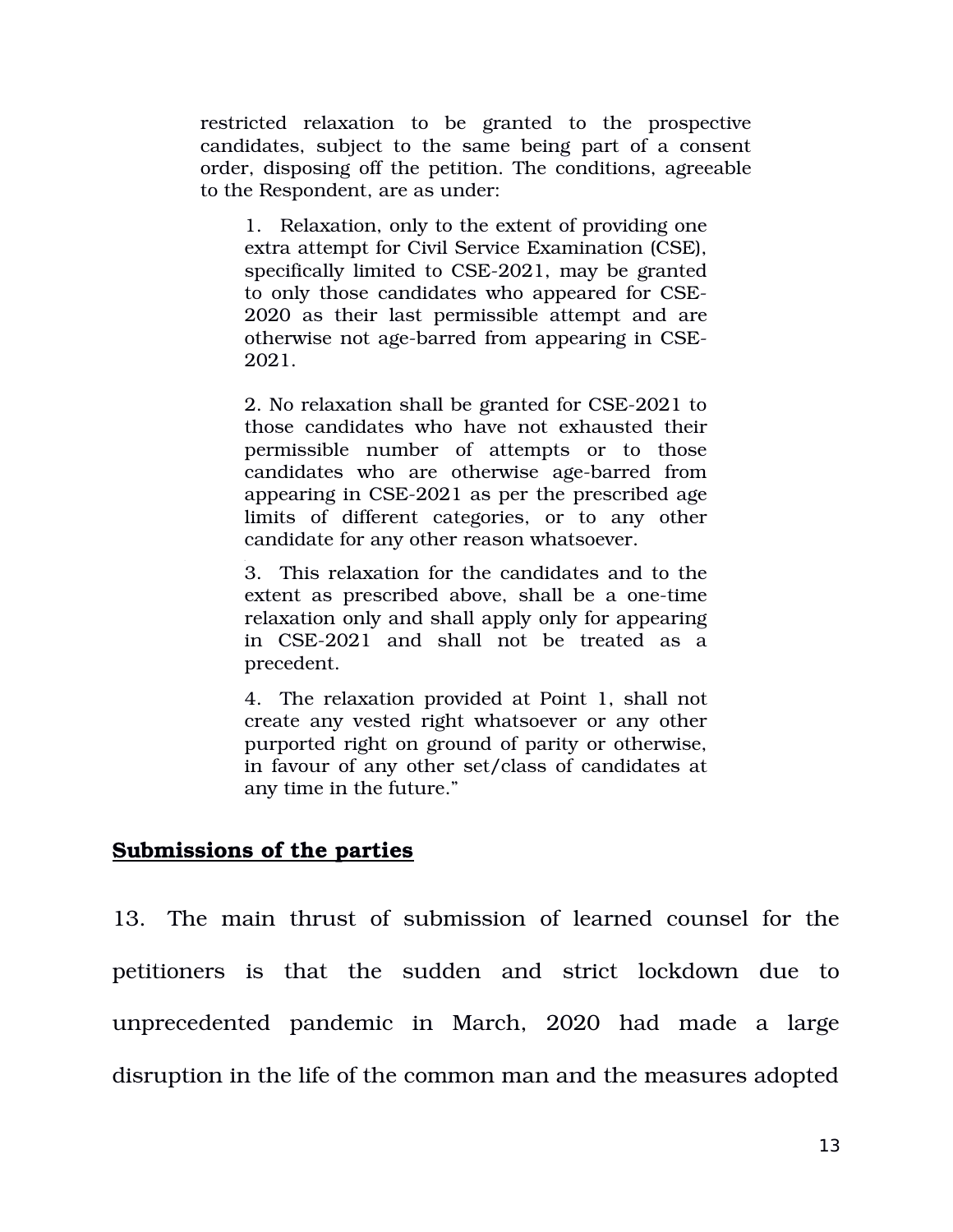led to difficulties and impediments in the preparation of the Examination 2020 for many aspirants and the Government failed to take any policy decision for the last attemptees before holding Examination 2020 to enable them to take an appropriate/suitable decision and noticing precedence from the earlier policy of  $1<sup>st</sup>$ respondent to grant an extra attempt to last-attemptees in the event causing widespread hardships left with no choice except to appear in the examination even though they did not have an adequate opportunity and infrastructure and they were left out blinded with uncertainty.

14. Learned counsel for the petitioners submits that petitioners are placed in the disadvantageous position with the onset of the pandemic and due to the unprecedented measures imposed in the wake thereof. That apart, candidates working in essential services did not have the benefit of seeking leave or claiming exemption from duty/overtime duty looking to the nature of their services and in the light of invocation of The Essential Services Maintenance Act, 1968 and The Disaster Management Act, 2005. There is no benefit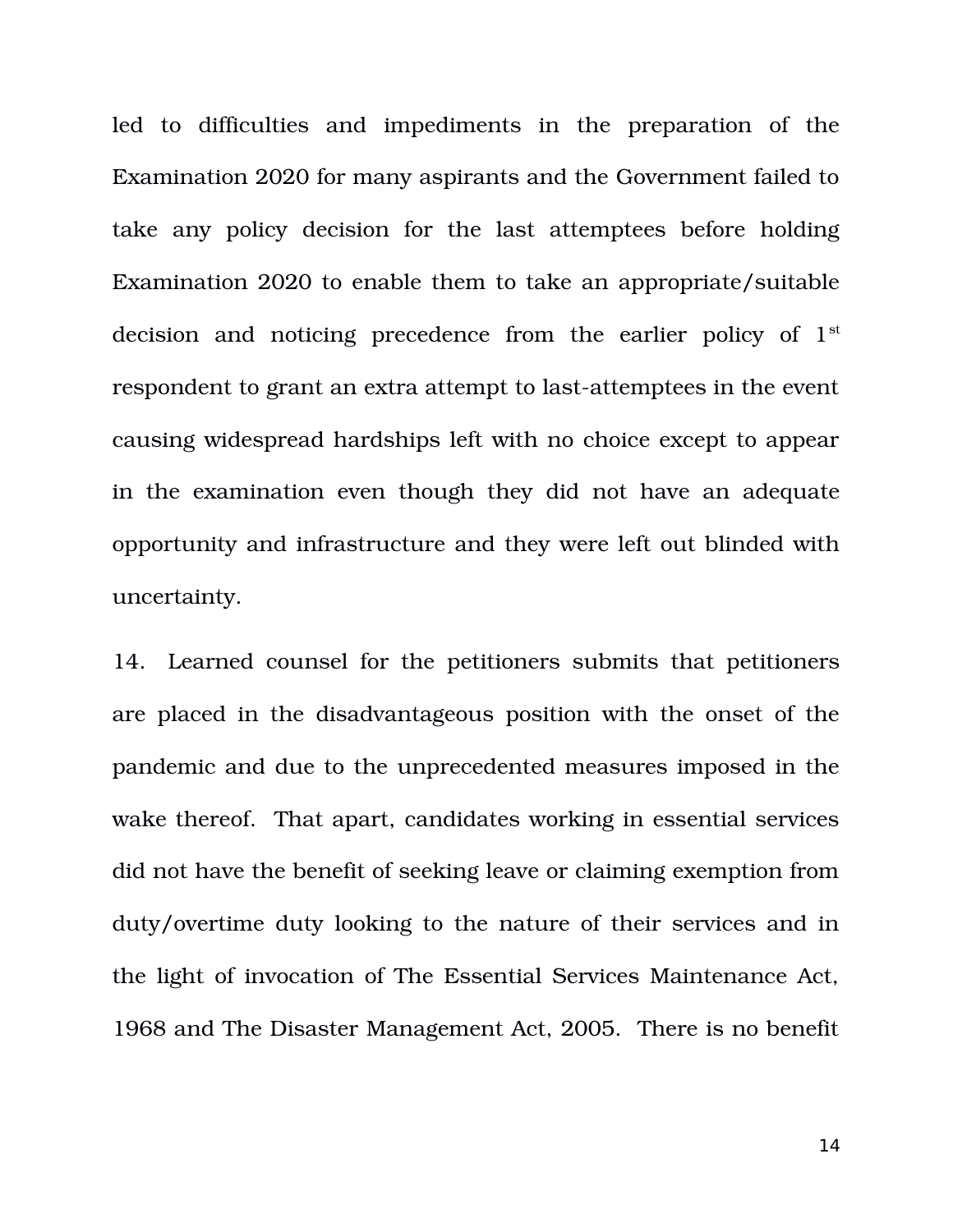accruing to persons in essential services and public employment, consequent to the unlock guidelines.

15. Learned counsel further submits that denial of an additional attempt to the petitioners will make them to suffer serious discrimination amongst who have not faced such hurdles as being faced by the petitioners in their preparation during the unprecedented pandemic. While others had a choice of leaving the Examination 2020, while taking care of their health, the last attemptees particularly in terms of age, were left with no choice and had to sit for the exam despite the lack of opportunity to prepare which is in violation of Articles 14 and 21 of the Constitution of India.

16. Learned counsel further submits that the petitioners were deprived of their basic facilities for preparation in view of the innumerable, inevitable circumstances suffered by them due to Covid-19 pandemic, which prevailed in the entire country during the crucial period of their preparation and even on the date of examination, but the impact may not be uniform on all the participants and at least to those who are essential service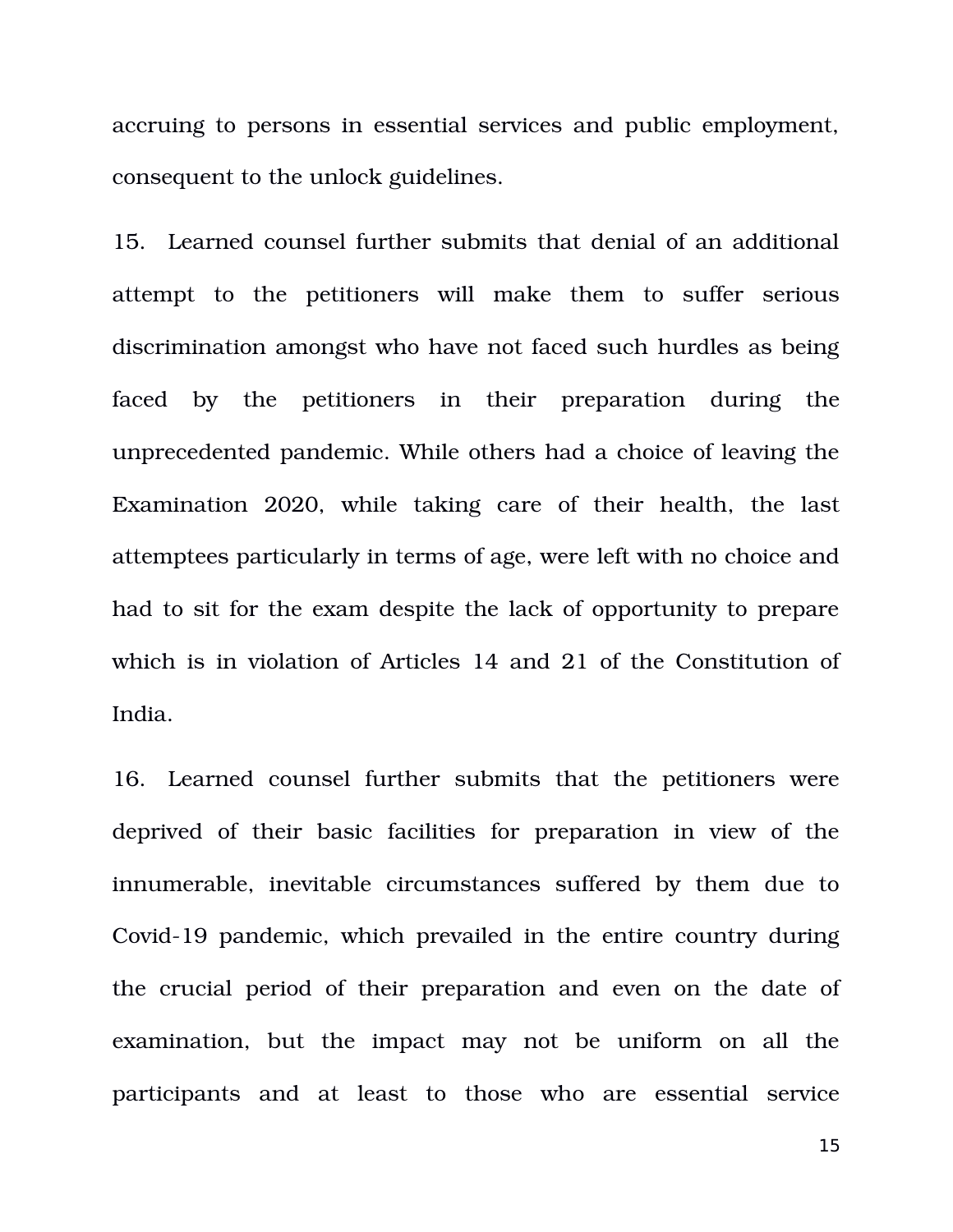providers and such candidates deserve one more attempt when they virtually lost for unavoidable circumstances their last attempt in 2020 and there are past precedents to grant of extra attempt in addition to age relaxation for such years when UPSC Civil Services Examinations' aspirants faced hardships due to various reasons.

17. Learned counsel for the intervenors in addition further submitted that the discretion exercised by the  $1<sup>st</sup>$  respondent dated  $5<sup>th</sup>$ February, 2021 to grant one time relaxation limited to only those candidates who appeared for Examination 2020 as their last permissible attempt and otherwise not age-bared from appearing in CSE 2021 with no relaxation to the candidates who have not exhausted their permissible number of attempts or to those candidates who are otherwise age-barred from appearing in CSE 2021 is not a rational decision and no such classification could be made amongst the group of candidates who had participated in Examination 2020 as a last attempt and are debarred to appear in CSE 2021 because of the attempt being exhausted or having crossed the upper age limit and it was expected from the  $1<sup>st</sup>$ respondent to take a holistic view of the situation and grant one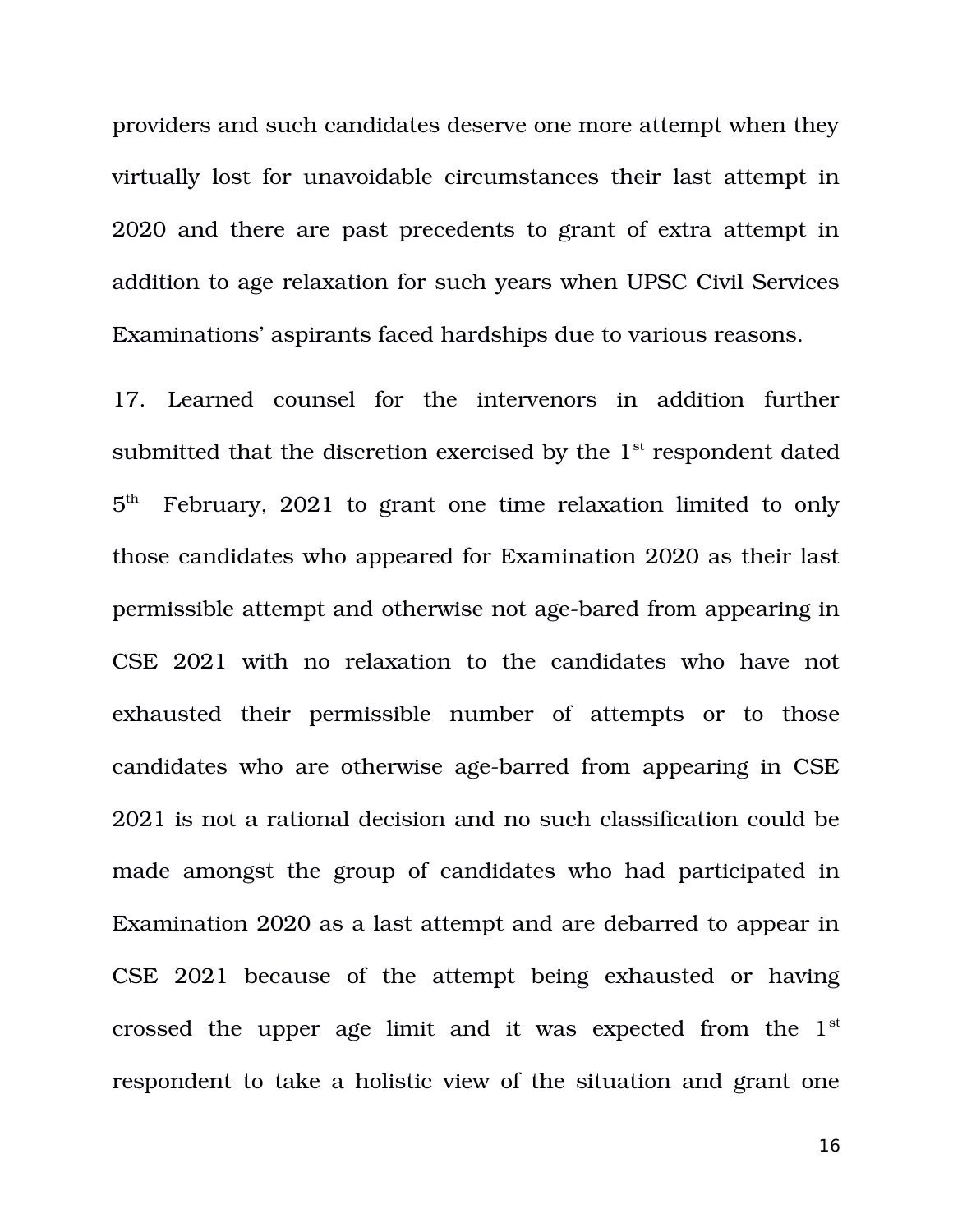time relaxation to all the candidates who had participated in Examination 2020 regardless of the fact whether one has availed all the attempts or crossed the age barrier disqualifying to appear in CSE 2021.

18. Learned counsel for intervenors further submits that the candidates who appeared in Examination 2020 by and large are affected because of unprecedented pandemic and they were unable to prepare themselves to appear in the examination due to various impediments which came in front of them of which adequate reasons have been furnished to this Court. In the given circumstances, at least taking a lenient and a holistic view of the matter, this Court may exercise its jurisdiction under Article 142 of the Constitution granting one time relaxation to the candidates who appeared in Examination 2020 with one additional attempt regardless of the fact whether one has exhausted the number of attempts or crossed the upper age limit as prescribed under the Rules 2020 and it does not affect either the integrity of the examination or any restriction on the prospective participants of CSE 2021 and to those who have already availed the attempts. All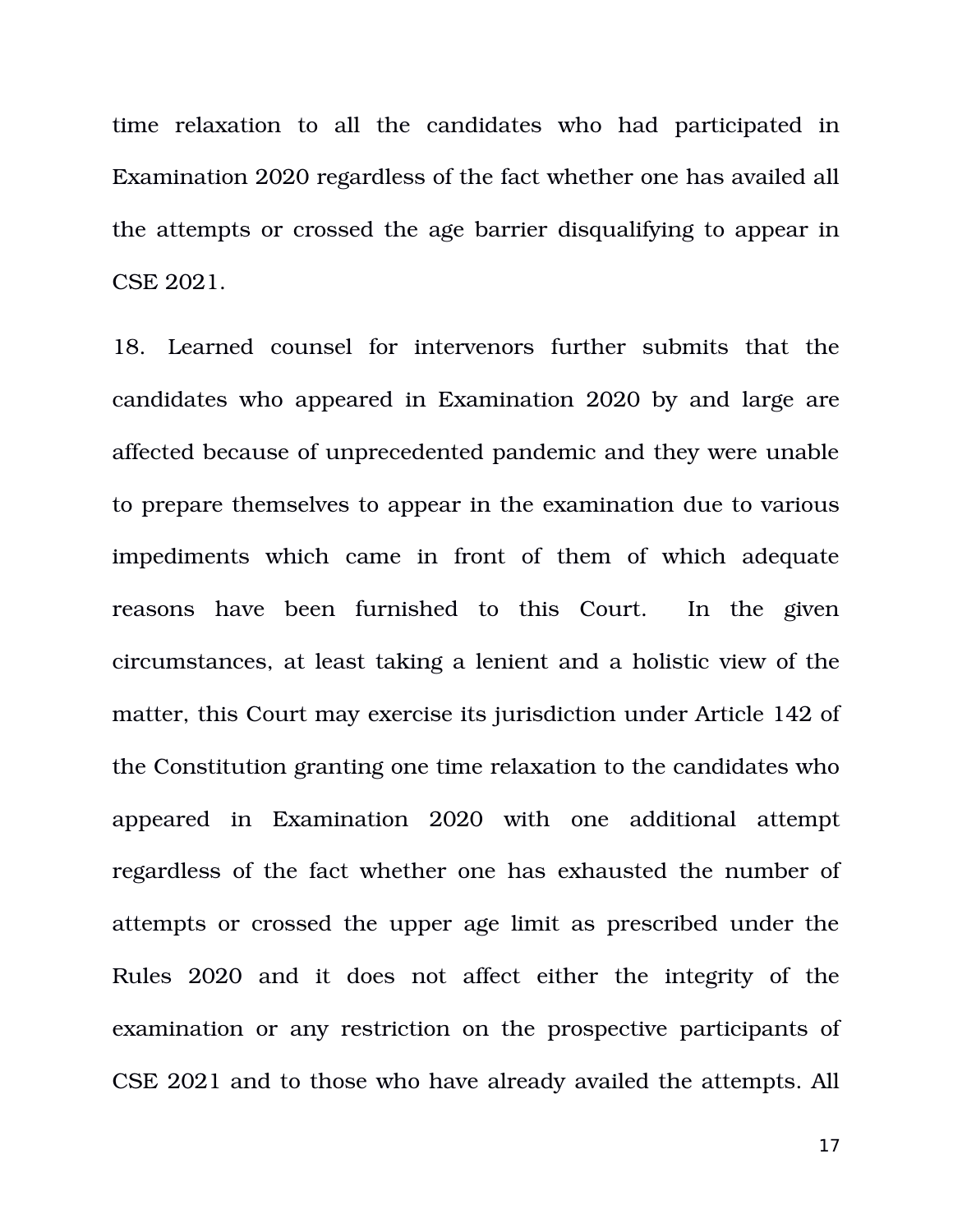hopes of the candidates remain in the last attempt but that had gone in vain because of the unprecedented situation which came in front of them and that was the only reason for which they have not been able to put their full potential to qualify the Examination 2020.

19. Per contra, counter affidavits have been filed by the respondents in their defence and it has been stated that the syllabus for the preliminary examination has not been changed since 2015 and examination of this nature is not possible for a candidate to prepare at the last moment and it needs a lot of planning, spanning of a number of going through this preparation. Entry age of candidates is 21 years and exit age for general candidates is 32 years. Relaxations/upper age limits are available to candidates who appear in certain categories of vertical/horizontal reservations. Hence, for general candidates there is a time of 11 years if they would be able to start preparing at the age of 21. After the process was initiated pursuant to Rules 2020, as per the scheme, the examination was scheduled for 31st May, 2020. There was a clear time of three and a half months and by the time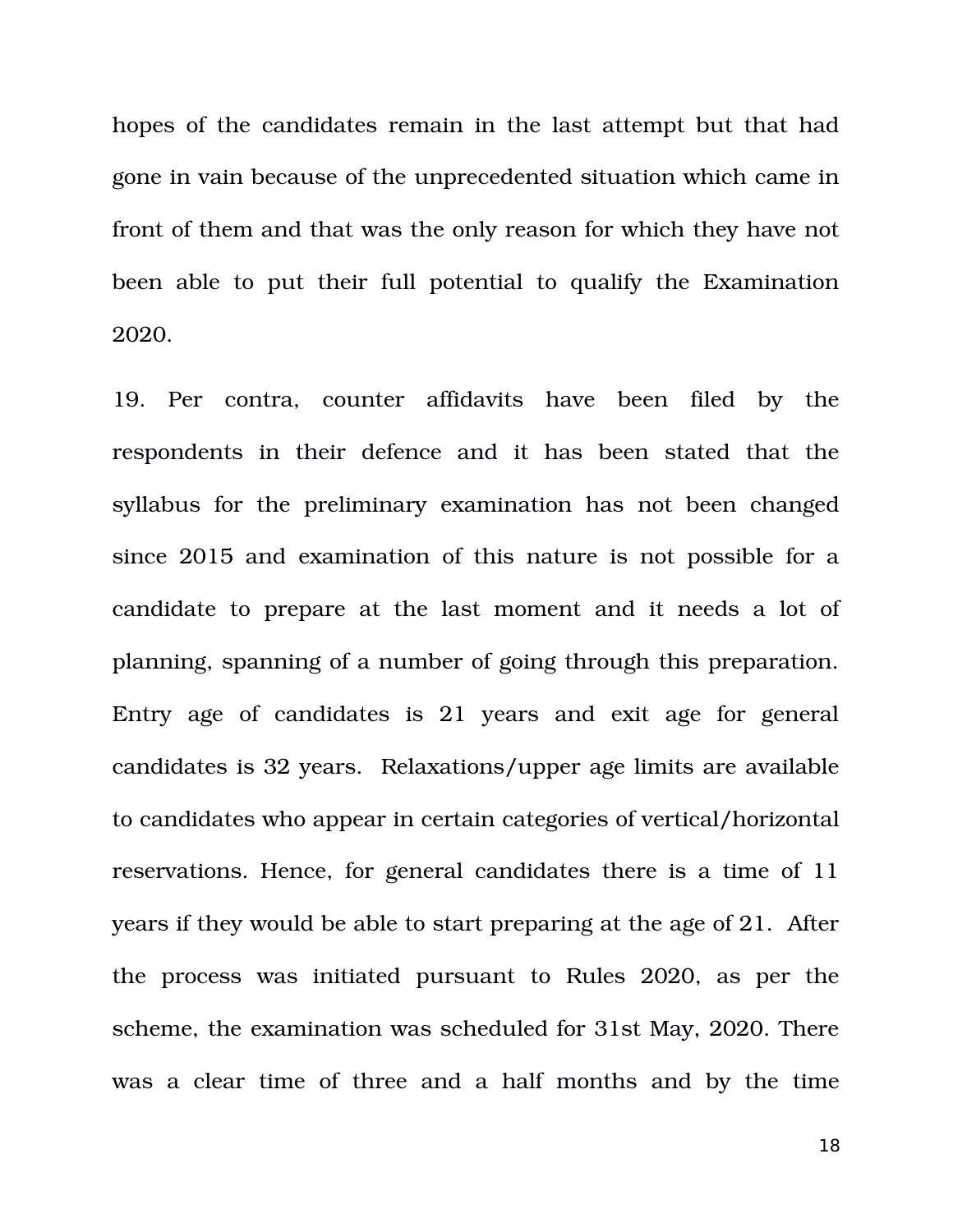candidate appeared in their last attempt, they would have a lot of experience so it could easily be inferred that they have consumed sufficient time to prepare for the preliminary examination as no change in the syllabus has been given effect to after the year 2015 but taking note of the unprecedented situation of Covid-19 pandemic, the policy decision was taken by the Commission to defer the examination and on  $5<sup>th</sup>$  June 2020, it was declared that the examination is to be scheduled on  $4<sup>th</sup>$  October, 2020. Therefore, instead of three months which is the requirement under the scheme of rules, candidates got almost five additional months (i.e. eight months) to prepare for the Examination 2020 and to compensate the hardships caused by Covid-19 pandemic, different modalities were adopted by the respondent. So far as the demand made by the petitioners for extra attempt or extra year is concerned, it has been specifically stated that giving of an extra attempt or the year would result in hardships being caused to the candidates who are appearing for the CSE 2021 and that apart an additional attempt has been demanded by the petitioners who are the last attempters or who have crossed the age bar.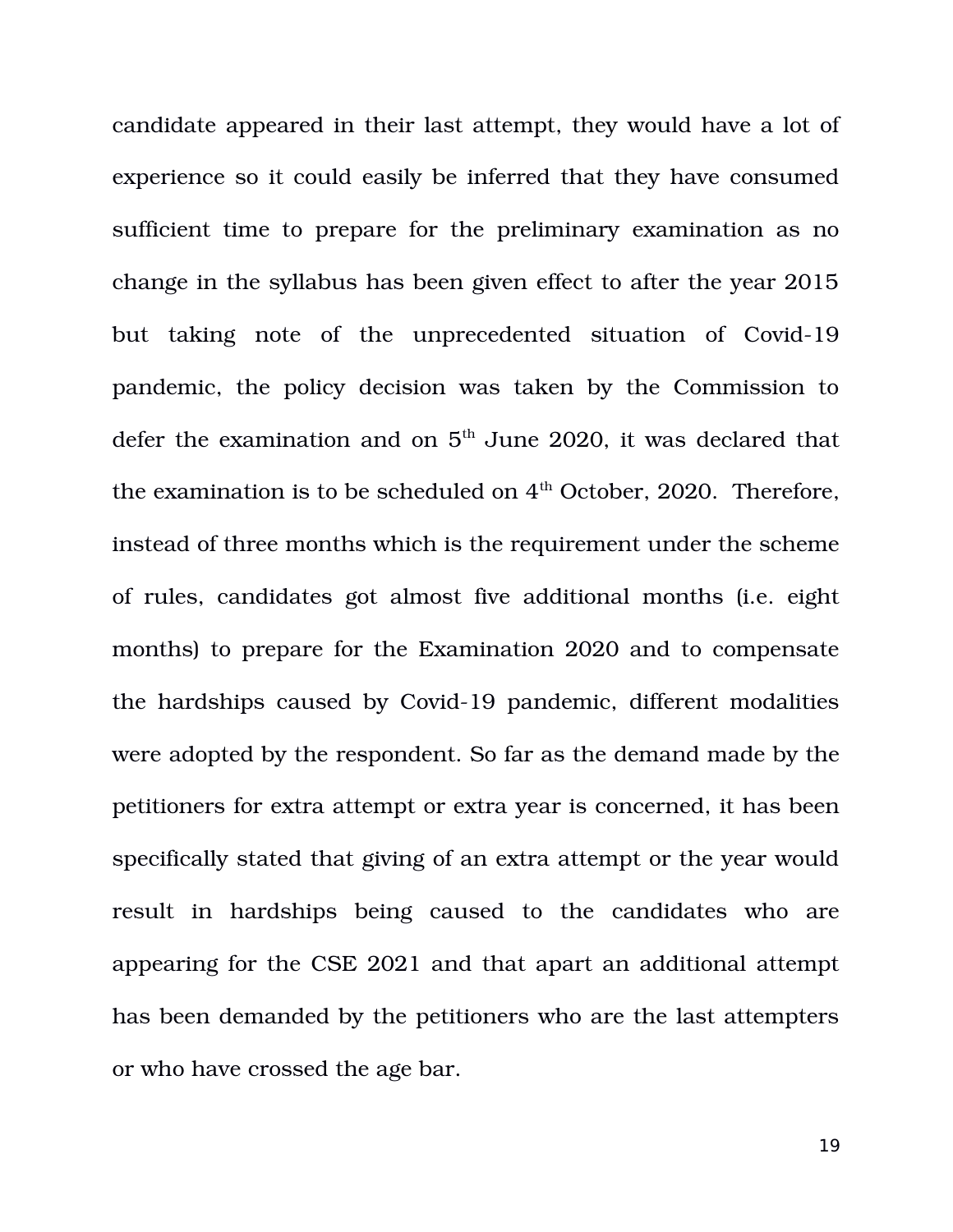20. According to the learned counsel, that would result in discrimination for the reason that all attemptees irrespective of the nature of attempt (i.e.,  $1^{st}$ ,  $2^{nd}$  etc.) must have suffered during this Covid-19 pandemic and hence the consideration of giving an additional attempt to only last attemptees would be discriminatory. At the same time, such of the successful candidates can also complain but for Covid-19, their rankings in the list of successful candidates would have been much higher, therefore, they should also be given an additional chance. Similar reasoning would apply as far as the upper age is concerned and so far as the submissions made by learned counsel for the petitioners are concerned, these are without prejudice to the main contention that they are not entitled for relaxation as prayed for.

21. It has been further stated that the first national lockdown came into force on 25th March, 2020, i.e., after one and a half month of the notice of examination published on  $12<sup>th</sup>$  February 2020. From  $1<sup>st</sup>$  June, 2020, gradual unlocking of the lockdown had started on monthly basis and the preliminary examination was held on  $4<sup>th</sup>$  October, 2020 when the unlock guidelines 5.0 were in force.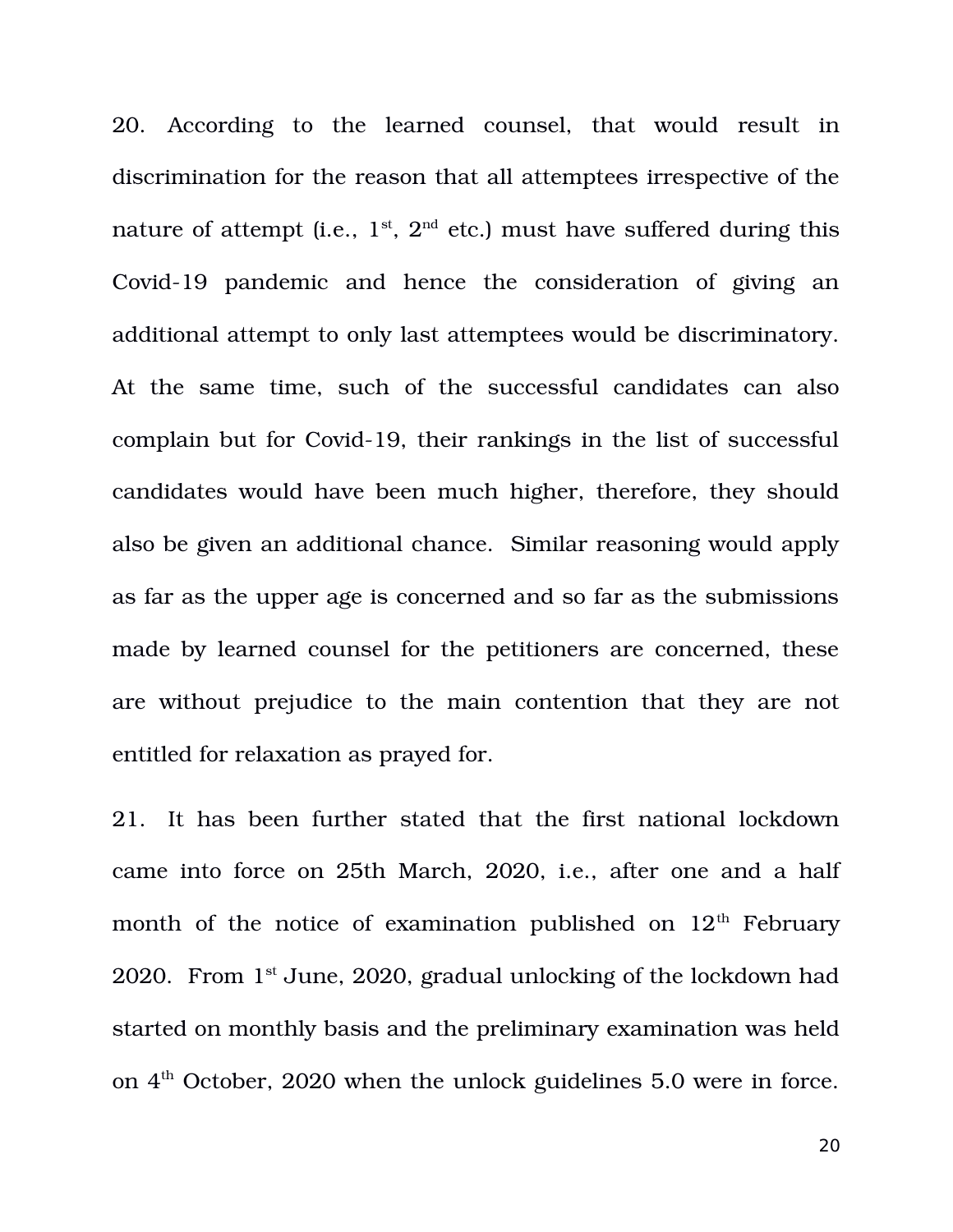To meet out the bone of contention of the petitioners that there are precedents for granting relaxation on earlier occasions is concerned, it has been stated that these are the policy decisions taken by the executive in a particular facts and circumstances and the present decision has to be tested independently in the given circumstances, which has no relativity or comparison.

22. It has also been stated that the candidates who had appeared in the examination had accepted the rules of the Examination 2020 and now having appeared and failed, they cannot be permitted to approbate and reprobate in the same breath after they had failed in the Examination 2020. The submission may not hold good for the reason that their prayer is to grant additional attempt to appear in CSE 2021 and the petitioners have not questioned the procedure of selection held of Preliminary Examination 2020, deserves rejection.

23. The  $2<sup>nd</sup>$  respondent (UPSC) has also filed its counter affidavit and it has been stated that due to prevailing conditions in the country in the year 2020 on account of Covid-19 pandemic, several decisions were taken by the Commission to reschedule the examinations as a matter of fact, no examination was held during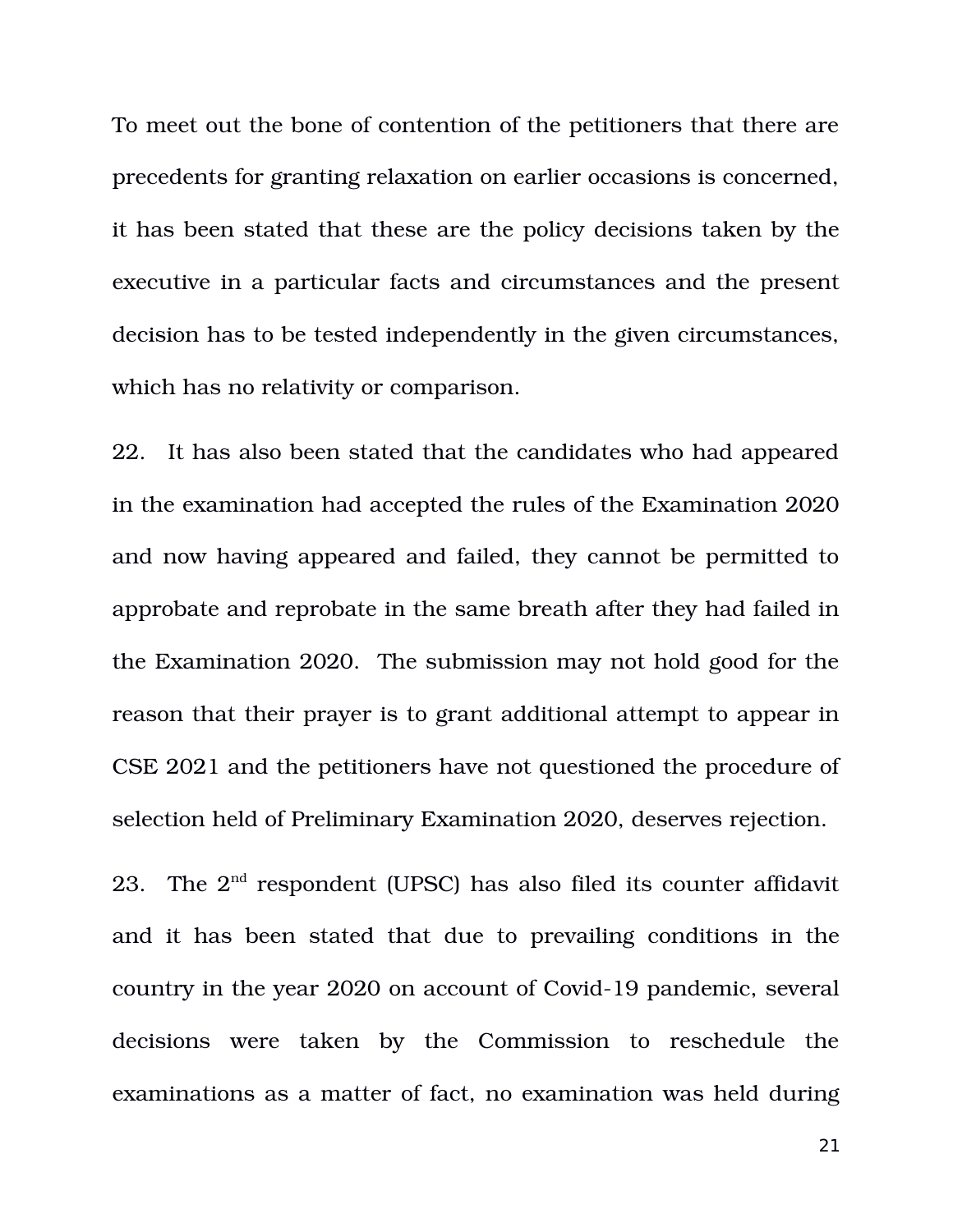the period of lockdown. The resumption of examinations started with the NDA & NA Examination (I) & (II) on  $6<sup>th</sup>$  September, 2020 and apart from Examination 2020, following are the examinations and recruitment tests held by the Commission during the period  $6^{\text{th}}$ September, 2020 to 20<sup>th</sup> December, 2020:-

| SI.<br>No.     | of <sub>l</sub><br><b>Name</b><br><b>Examination</b> | of<br>Date<br><b>Examination</b> | <b>Number</b><br>of <sub>1</sub><br>candidates<br>applied | Number of<br>candidates<br>appeared |
|----------------|------------------------------------------------------|----------------------------------|-----------------------------------------------------------|-------------------------------------|
| 1              | NDA/NA<br>Exam<br>$(I)$ & $(II)$                     | 06.09.2020                       | 530185                                                    | 240445                              |
| $\overline{2}$ | Services  <br>Civil<br>(Pre) Exam                    | 04.10.2020                       | 1040060                                                   | 482770                              |
| 3              | Indian Economic<br>Service                           | $16-18$<br>Oct,<br>2020          | 10458                                                     | 1461                                |
| 4              | Indian<br>Statistical<br>Service Exam                | $16-18$<br>Oct,<br>2020          | 12090                                                     | 1753                                |
| 5              | Combined<br>Geoscientist<br>(Main) Exam              | $17-18$<br>Oct,<br>2020          | 720                                                       | 619                                 |
| 6              | Engineering<br>Services (Main)<br>Exam               | 10.10.2020                       | 2263                                                      | 1955                                |
| $\overline{7}$ | Combined<br><b>Medical Services</b><br>Exam          | 22.10.2020                       | 43120                                                     | 20213                               |
| 8              | Combined<br><b>Defence Services</b><br>Exam-II       | 08.11.2020                       | 234343                                                    | 118250                              |
| 9              | Central<br><b>Armed</b><br>Police<br>Forces<br>Exam  | 20.12.2020                       | 296066                                                    | 89946                               |
| 10             | <b>CBRTs</b>                                         | 20.12.2020                       | 26988                                                     | 14250                               |
|                | <b>Total</b>                                         |                                  | 2196293                                                   | 971662                              |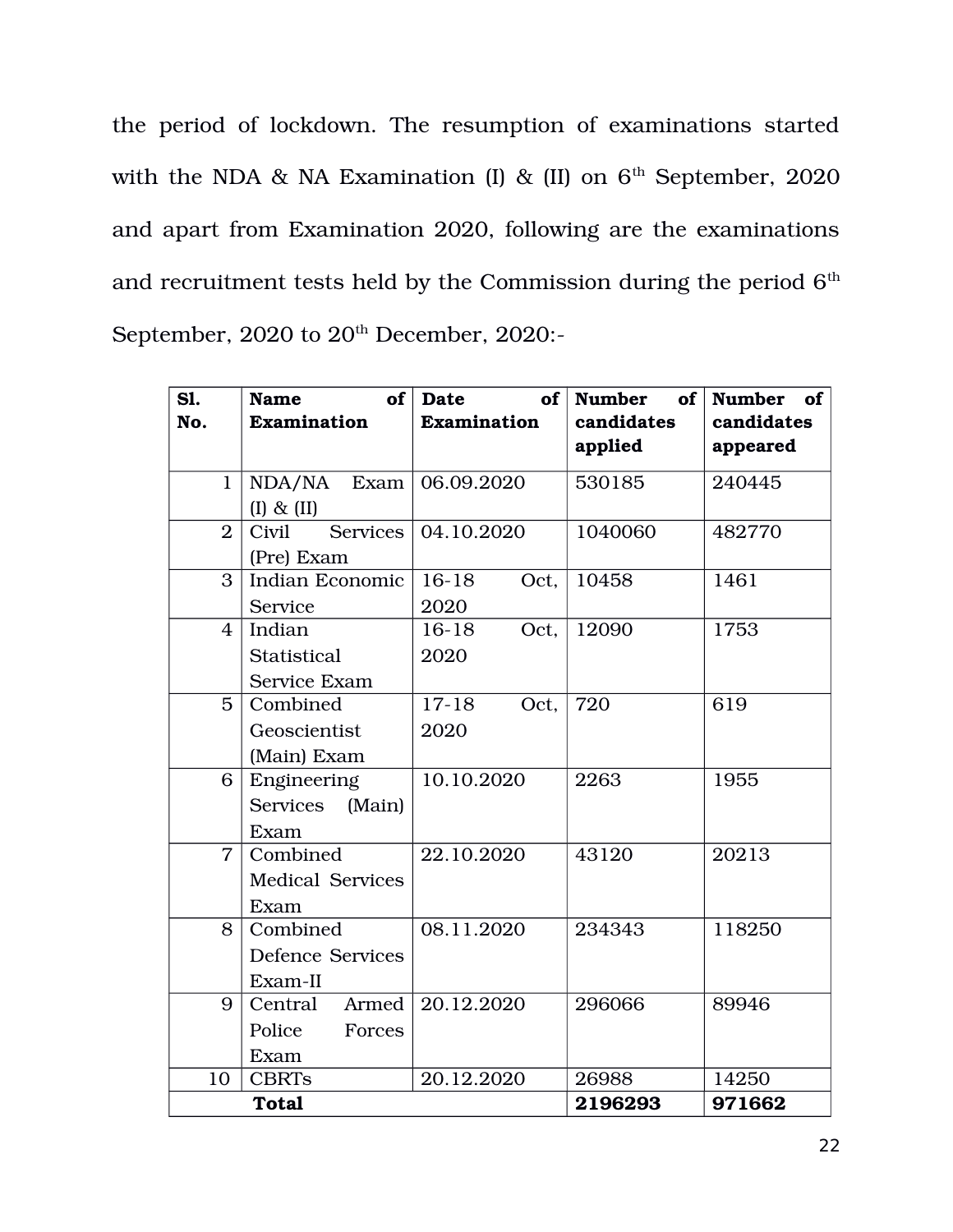24. Learned counsel for the Commission submits that although the decision has to be taken by the  $1<sup>st</sup>$  respondent in meeting out the prayer made by the writ petitioners but so far as the  $2<sup>nd</sup>$ respondent (UPSC) is concerned, all effective measures were adopted in holding the examinations/recruitment tests of various Central Services during the said period and indulgence which has been prayed for by the petitioners appeared in Examination 2020, in the given circumstances, of which the details have been furnished need no further indulgence by this Court.

#### **Analysis**

25. We have heard Mr. Shyam Divan, learned senior counsel appearing for the petitioners; Mr. S.V. Raju, learned Additional Solicitor General and Mr. Naresh Kaushik, learned counsel appearing for the respondents; Mr. P.V. Narasimha and Mr. Pallav Shishodia, learned senior counsel appearing for the intervenors and with their assistance perused the material available on record.

> *"The question that emerges for our consideration is that whether the petitioners/intervenors and*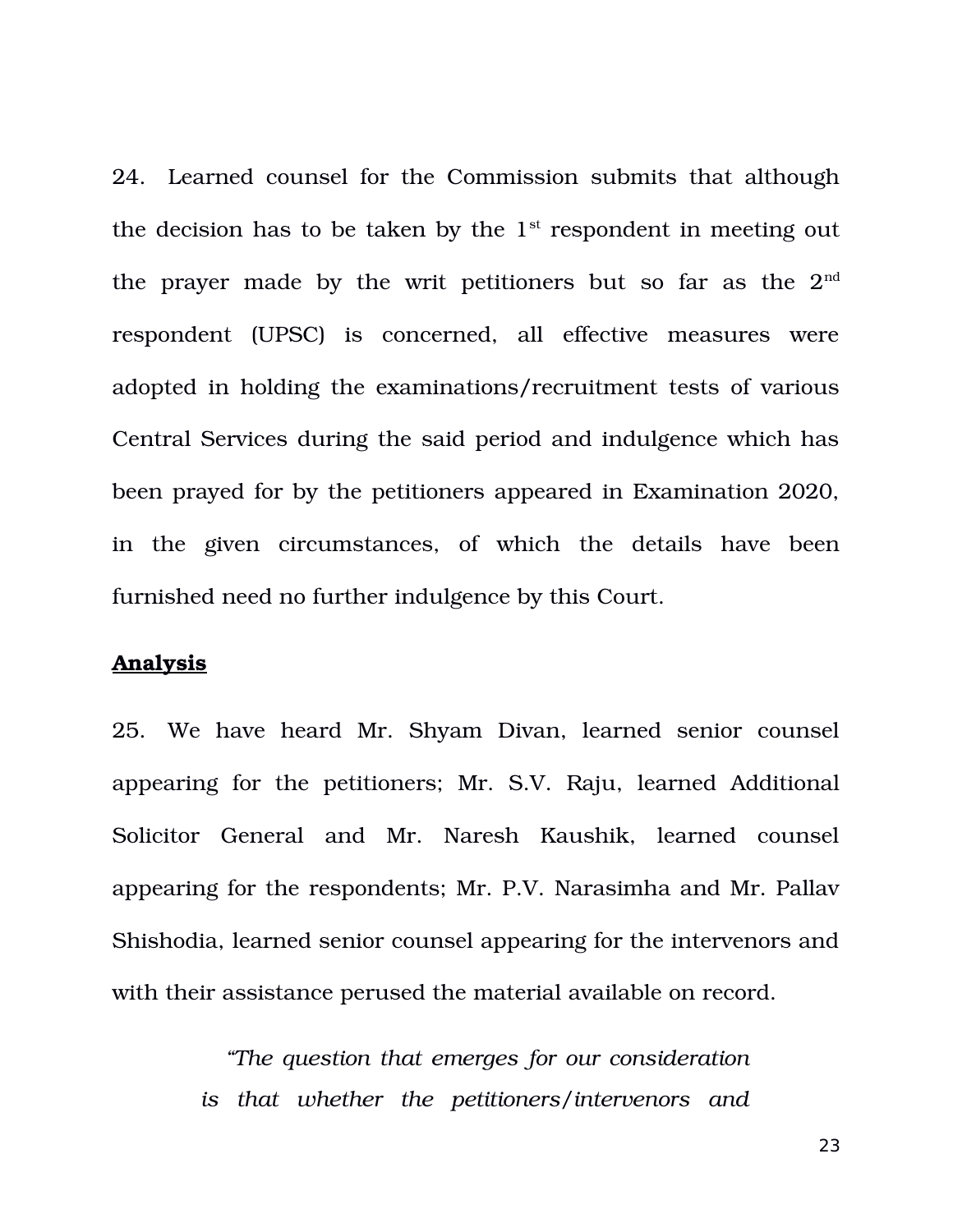*other similarly placed candidates are entitled to another/additional chance for CSE 2021 on account of the unprecedented Covid19 pandemic which as alleged has deprived them from effectively participating in the Examination 2020".* 

26. There is no doubt that for India or for rest of the world, Covid-19 has been a disaster of unprecedented proportions. The crisis of Covid-19 pandemic has provided the sternest test for disaster management response in most countries, including India. Due to unprecedented spread of the virus, the world had gone into a virtual lockdown as several countries initiated strict screening of potential cases introduced in their territory. Disasters are testing times for the institutions and individuals, processes and procedures, and policies and their implementation mechanisms. We can take judicial notice that when Covid-19 struck India, the country already had in place legal and administrative instruments to empower and enable the State to contain and manage the several crisis that would arise from the pandemic. Two of the most legal instruments are the Distaster Management Act, 2005 and the Epidemic Diseases Act, 1897 amended in the year 2020.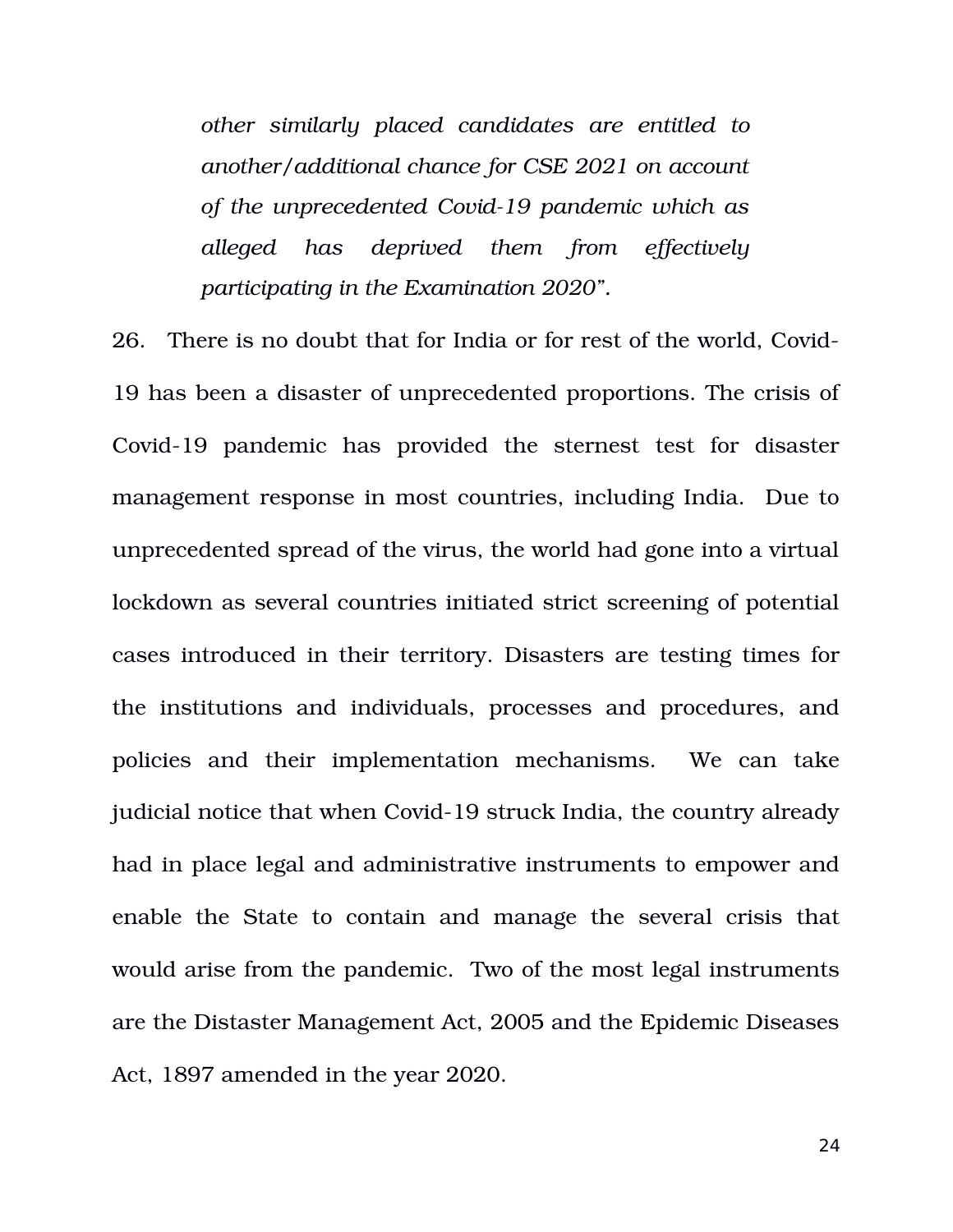27. The World Health Organization (WHO) has declared it as a global pandemic. Not only that but because of its rampant spread, countries were forced to stop international traveling as well as locked up themselves. Also, the lockdown has been recognised at the given point of time as the only method to control the spread of the pandemic and almost every country has adopted this method.

28. On 25th March, 2020, the Disaster Management Act 2005(DM Act) was invoked in India for the first time since it was passed almost a month and a half ago, to tackle the Covid-19 pandemic that was then in its initial stages of spreading. The National Disaster Management Authority(NDMA) which was created by the Ministry of Home Affairs(MHA) in pursuance of the Disaster Management Act 2005, issued a notification dated 24th March, 2020 under Section 6(2)(i) of the DM Act. The order directed the ministries and departments of Government of India and State Governments along with State Disaster Management Authorities to take measures for "ensuring social distancing so as to prevent the spread of Covid-19 in the country".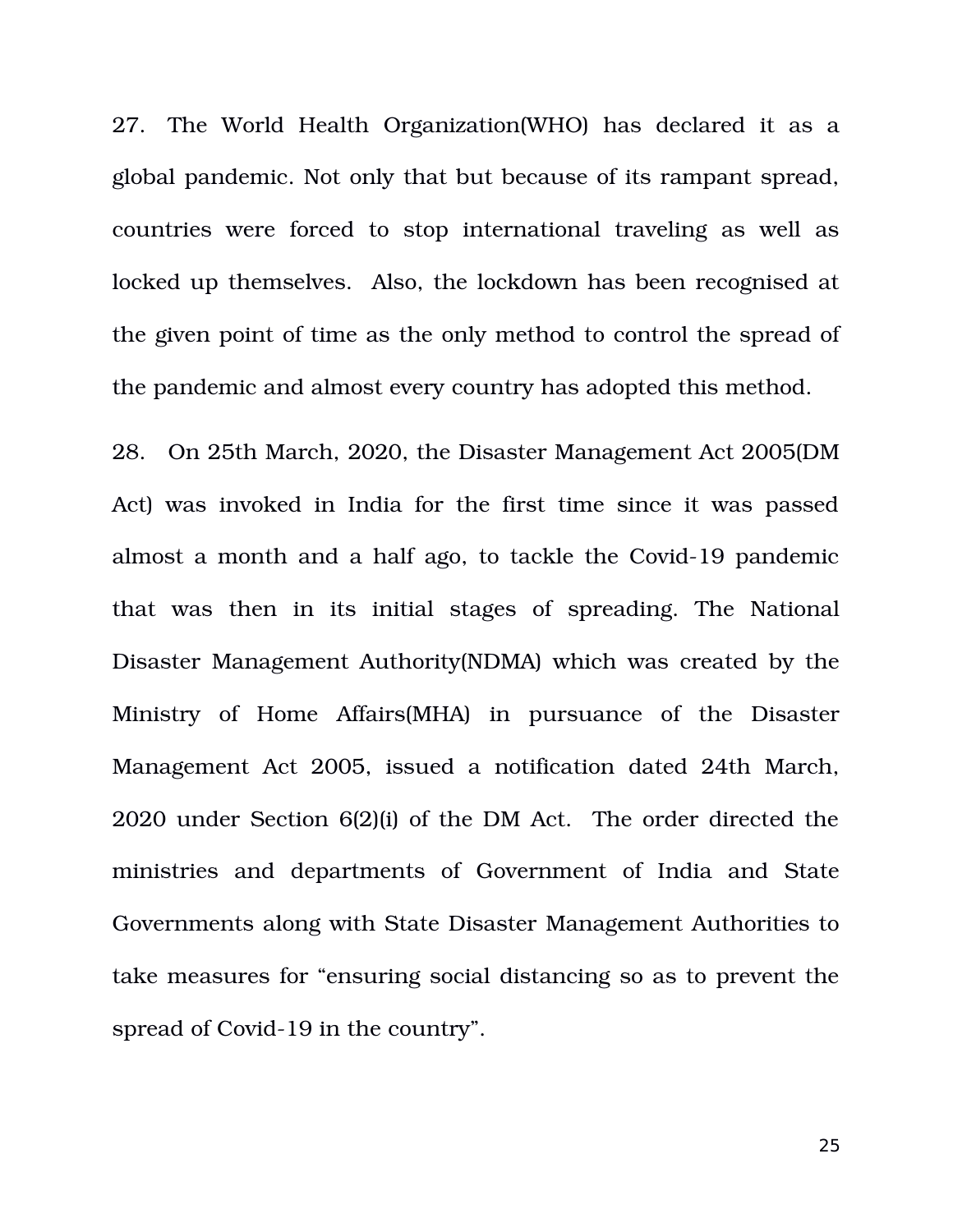29. In the early phases of this spread of Covid-19 pandemic, the response attempted to control the ingress of the virus in our country through border control, screening of persons entering the country, follow-up surveillance and contract tracing. This was followed by series of countrywide lockdown measures: Lockdown 1  $(25<sup>th</sup> March, 2020 to 15<sup>th</sup> April, 2020)$ , Lockdown  $2(16<sup>th</sup> April, 2020)$ to  $3<sup>rd</sup>$  May, 2020) and Lockdown 3 and 4 (4<sup>th</sup> May, 2020 to 17<sup>th</sup> May, 2020 and then through May  $31<sup>st</sup>$ ). Instituted and publicized by the Central Government under the Disaster Management Act 2005, these lockdowns varied in scope and nature, depending on the situation on the ground.

30. Despite that Covid-19 pandemic has affected the livelihood of the common man at all levels, be it a level of education system, from pre-school to tertiary education. Different countries introduced various policies in meeting out the widespread socioeconomic implications but the Covid-19 pandemic has left its footprints for us to learn from the unprecedented situation, which everyone has come across and suddenly changed the lifestyle of every individual in the society, his way of working, from social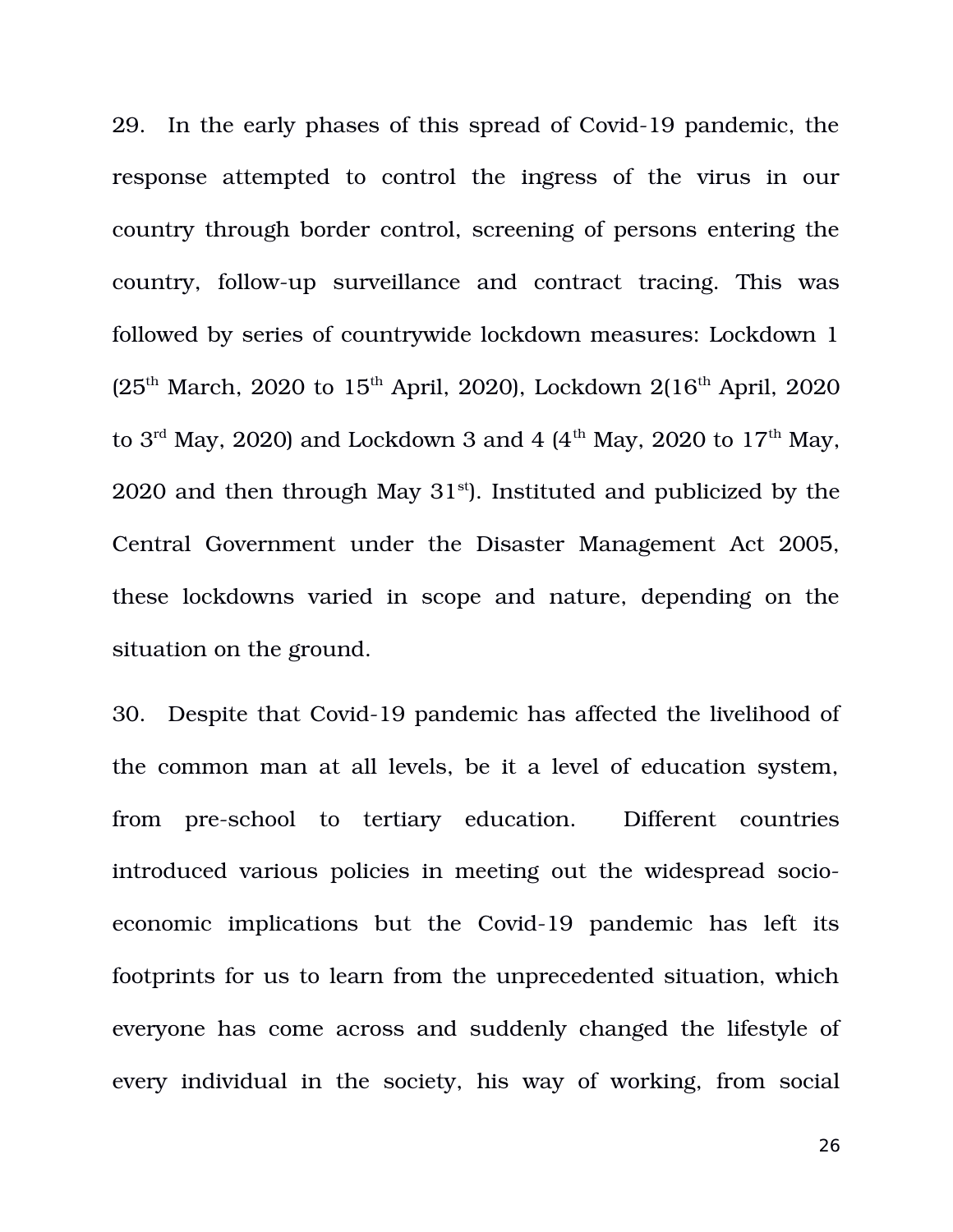security to individual human rights, from macro economy to household income and has made us more stronger to face, if any difficult situation arises in future and this is what by experience we learn. There is an old saying "there is good in every evil". Still life has to move on in all situations, and this is what this country has faced, but resiliently fought back this unprecedented situation and the economy and life of the common man is on the path towards normalcy in a short period of time than expected.

31. While reverting to the facts of the instant case of the petitioners, what is prayed by them in the first blush appears to be attractive but it lacks legal strength and foundation for various reasons.

32. The scheme of Rules 2020 of which a detailed reference has been made and Rules 4 & 6 in particular, clearly stipulate that the entry age to participate in this competition is 21 years and the exit age for general candidates is 32 years and at least each candidate gets minimum 11 years to participate in the competitive examination, i.e., CSE, in the instant case. For those who claim reservation vertical/ horizontal, they have numerous/unlimited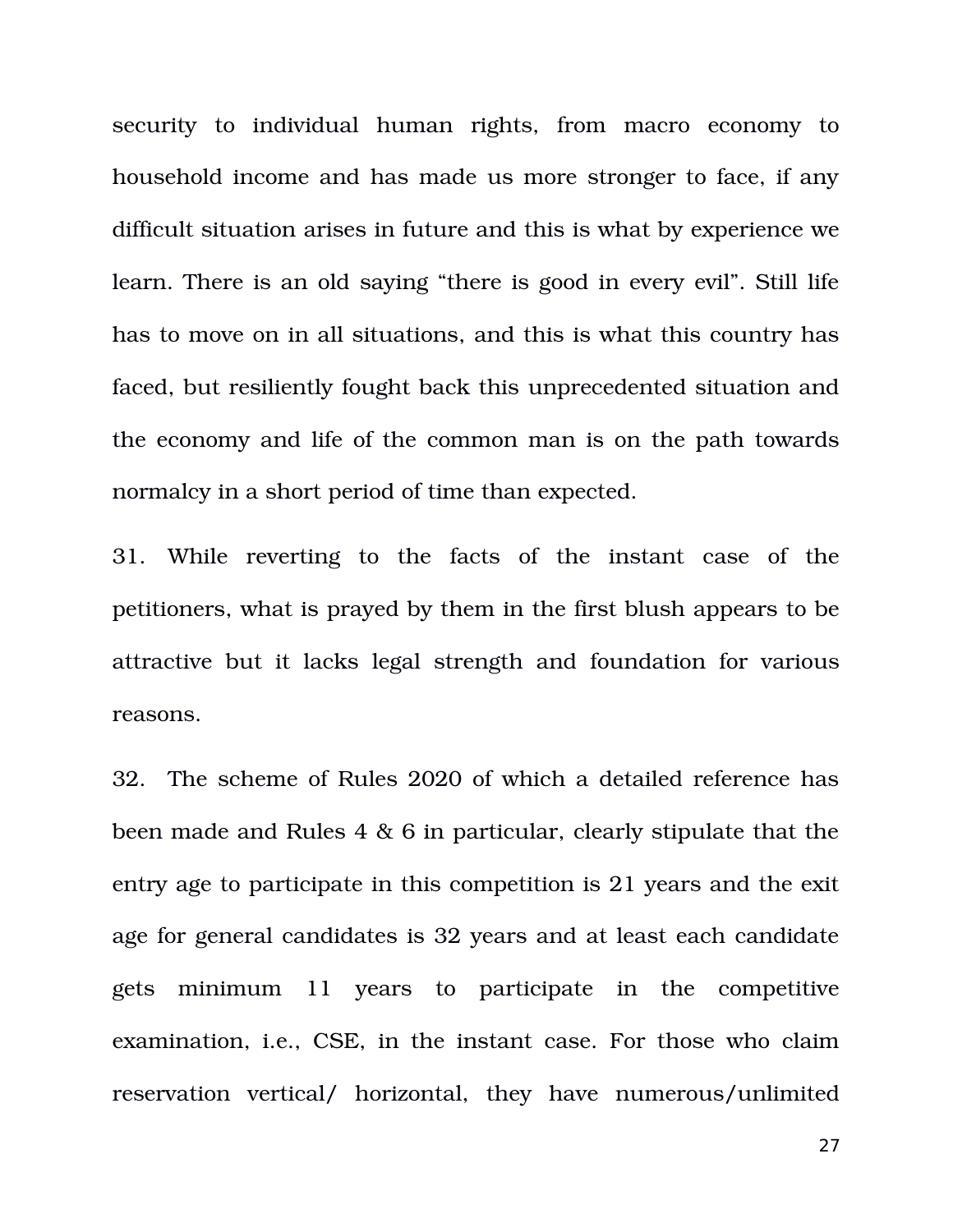chances and are also entitled for age relaxations. Thus, the scheme takes note in providing adequate opportunities to the candidates to participate in this competitive examination at all levels. It may further be noticed that under Rule 6 of Rules 2020, there is a clear mandate that age limit prescribed in no case can be relaxed subject to the relaxations which have been enumerated for various categories. So far as the candidates who appear in the general category and have crossed the age of 32 years, no discretion is left with the authority to grant any relaxation in upper age limit prescribed for the candidates appeared in the instant Examination 2020.

33. The syllabus of the preliminary examination has not changed since  $2015$  and after the Rules  $2020$  were notified by the  $1<sup>st</sup>$ respondent for Civil Services Exam 2020, the notice, in the first instance, was published on  $12<sup>th</sup>$  February 2020 and the scheduled date of the examination was fixed on  $31<sup>st</sup>$  May, 2020 but because of the unprecedented situation of Covid-19 pandemic, the Commission took a policy decision to defer the examination and in the changed situation, after there was a relaxation in the lockdown, ultimately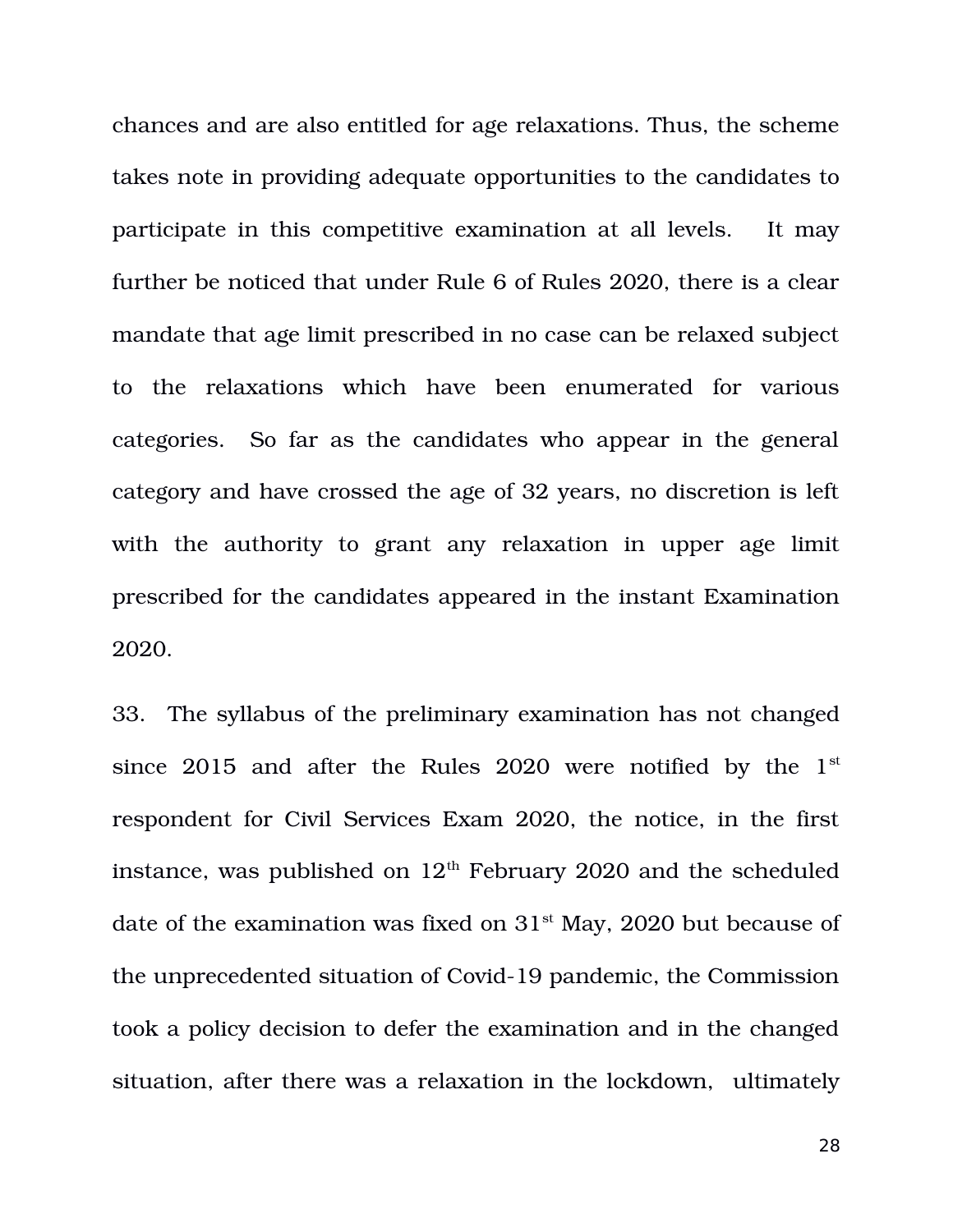on  $5<sup>th</sup>$  June, 2020 took a decision to hold the examination on  $4<sup>th</sup>$ October 2020 and, therefore, instead of three months, the candidates got additional five months (i.e. eight months) to which one ordinarily can prepare for appearing in the examination in terms of the scheme of Rules 2020.

34. Under the scheme of Rules 2020, mere filling up of the form is not sufficient to avail an attempt. If someone appeared in either of the paper of the preliminary examination, that was considered to be an attempt availed by the candidate and, in the given situation, after the application form was filled, the candidates who wanted to withdraw their application form at the later stage because of the Covid-19 pandemic, the commission took a policy decision to open the window for the second time, which in the ordinary course is not available under the scheme of rules, for the candidates who intended to withdraw their application from  $1<sup>st</sup>$  August, 2020 to  $8<sup>th</sup>$ August,  $2020$ . Since the examination was scheduled for  $4<sup>th</sup>$ October, 2020 only those candidates were left who were mentally prepared to appear and willing to avail an opportunity of appearing in the Examination 2020 and after appearing in the examination,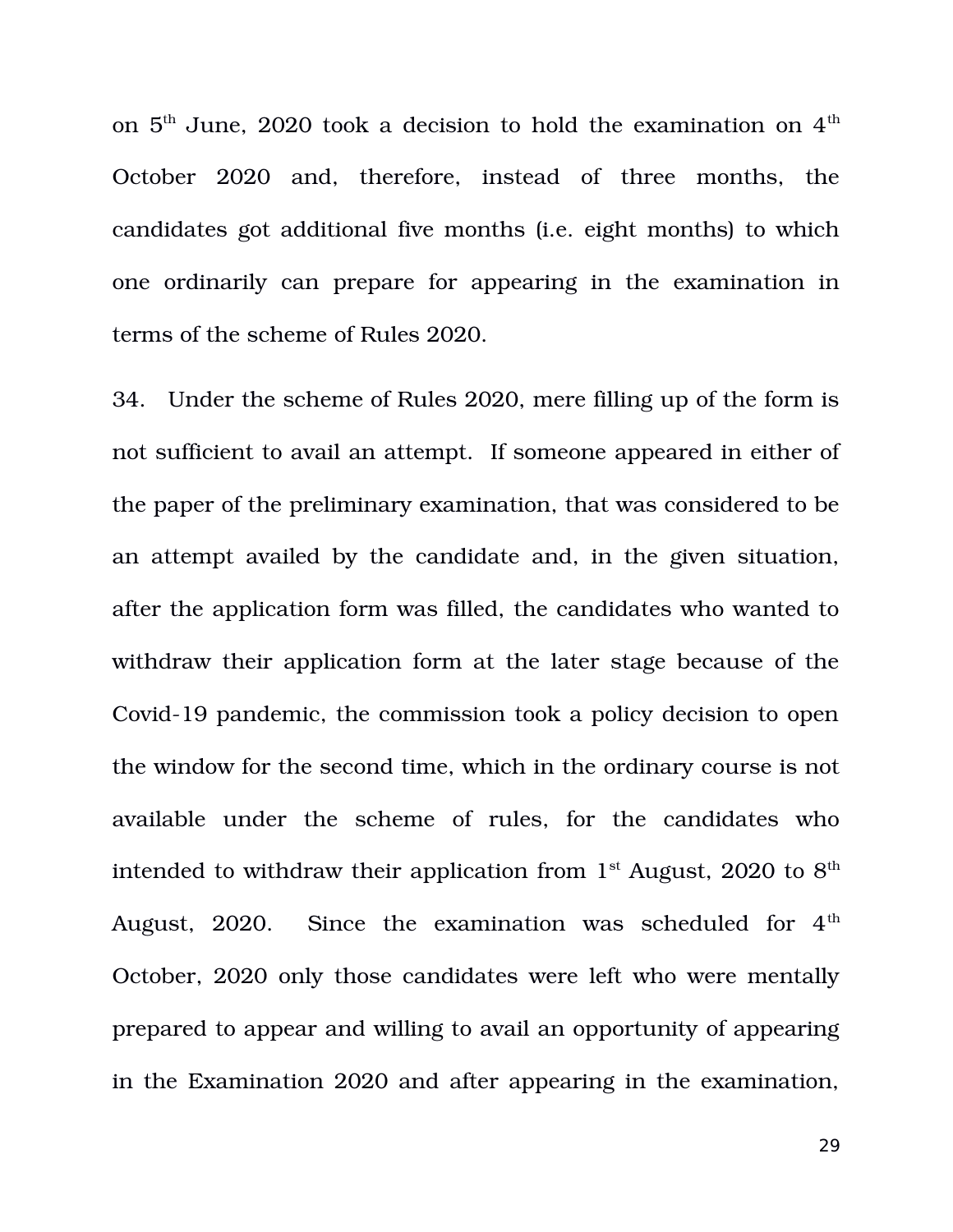when they could not qualify, it has given a way to the present litigation on the specious ground of Covid-19 pandemic that they were unable to effectively participate in the process of selection which has been initiated by the Commission in holding preliminary examination on  $4<sup>th</sup>$  October, 2020.

35. This court cannot lose sight of the fact that apart from the present Examination 2020, it has been brought to the notice of this Court that remedial measures were adopted for the candidates who had participated in the various examinations/recruitment tests held for Central services by the Commission at the given point of time during the Covid 19 pandemic and apart from that, the State Commissions/recruiting agencies must have conducted their examinations/recruitment tests for various services and merely because the present petitioners made a complaint to this Court, cannot be taken into isolation for the purpose of seeking additional chance/attempt in the backdrop of Covid-19 pandemic, which has been faced by not only the candidates appeared in Examination 2020 but by the candidates appeared in the various examinations/recruitment tests held by the State Commissions or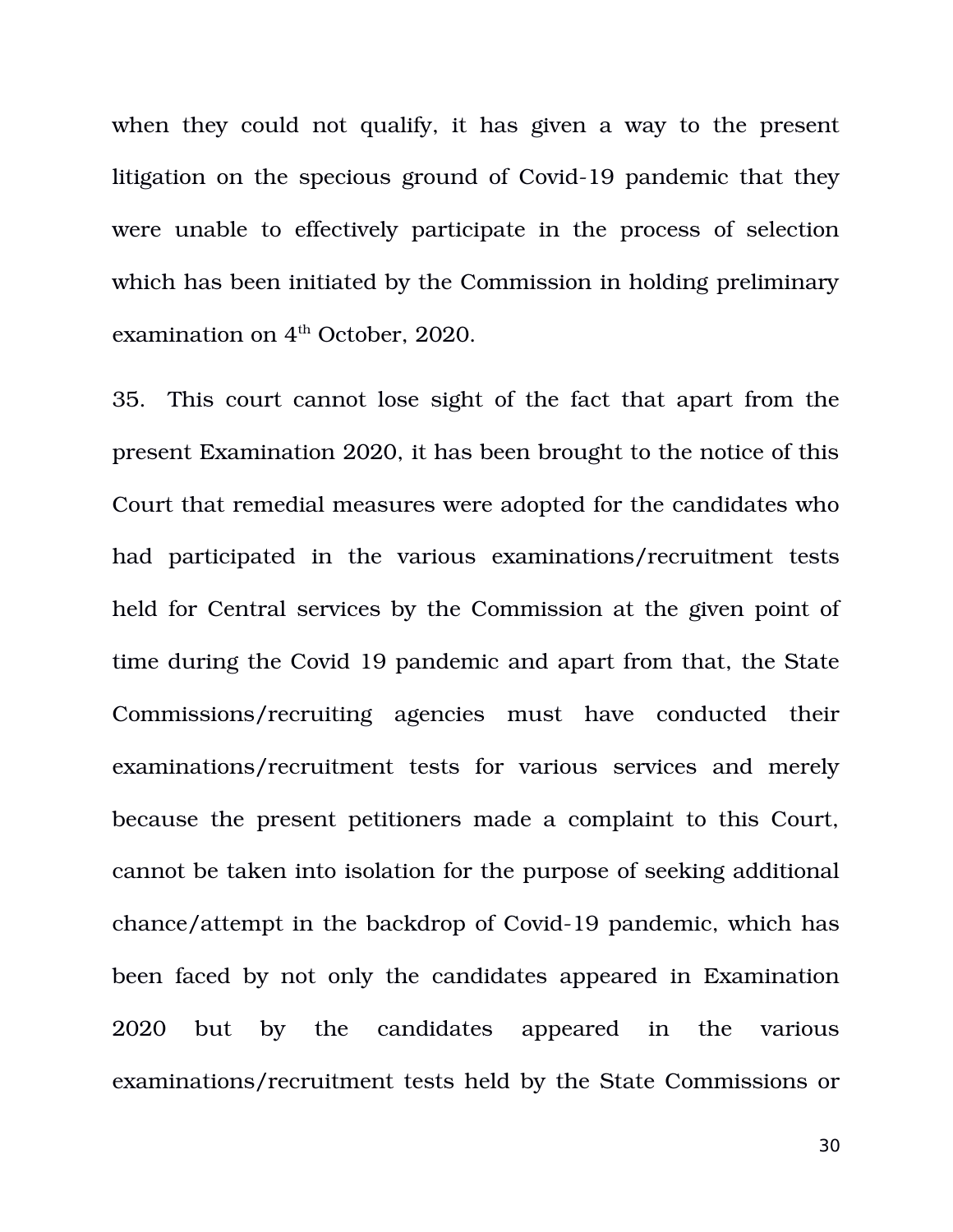by other recruiting agencies and by and large, every member of the society in one way or the other but that does not in any manner give legitimate right to the petitioners to claim additional benefit/attempt which is otherwise not permissible under the scheme of Rules 2020.

36. So far as the instant case is concerned, there are limited attempts for the candidates who appeared in the general category and the scheme of Rules 2020 does not provide any discretion to the  $1<sup>st</sup>$  respondent to grant relaxation either in attempt or in age and any exercise of discretion which does not vest with the 1<sup>st</sup> respondent, if exercised, may go in contravention to the scheme of Rules 2020.

37. Taking note of the order of this Court dated  $30<sup>th</sup>$  September, 2020 passed in Writ Petition(Civil) No. 1012 of 2020 in the earlier proceedings, this Court has shown some sympathy for the candidates who were having their last attempt and were also likely to become age barred for next examination, if any indulgence could be shown to them. In compliance of the order of this Court, the 1st respondent has made endeavour to find out a way which is possible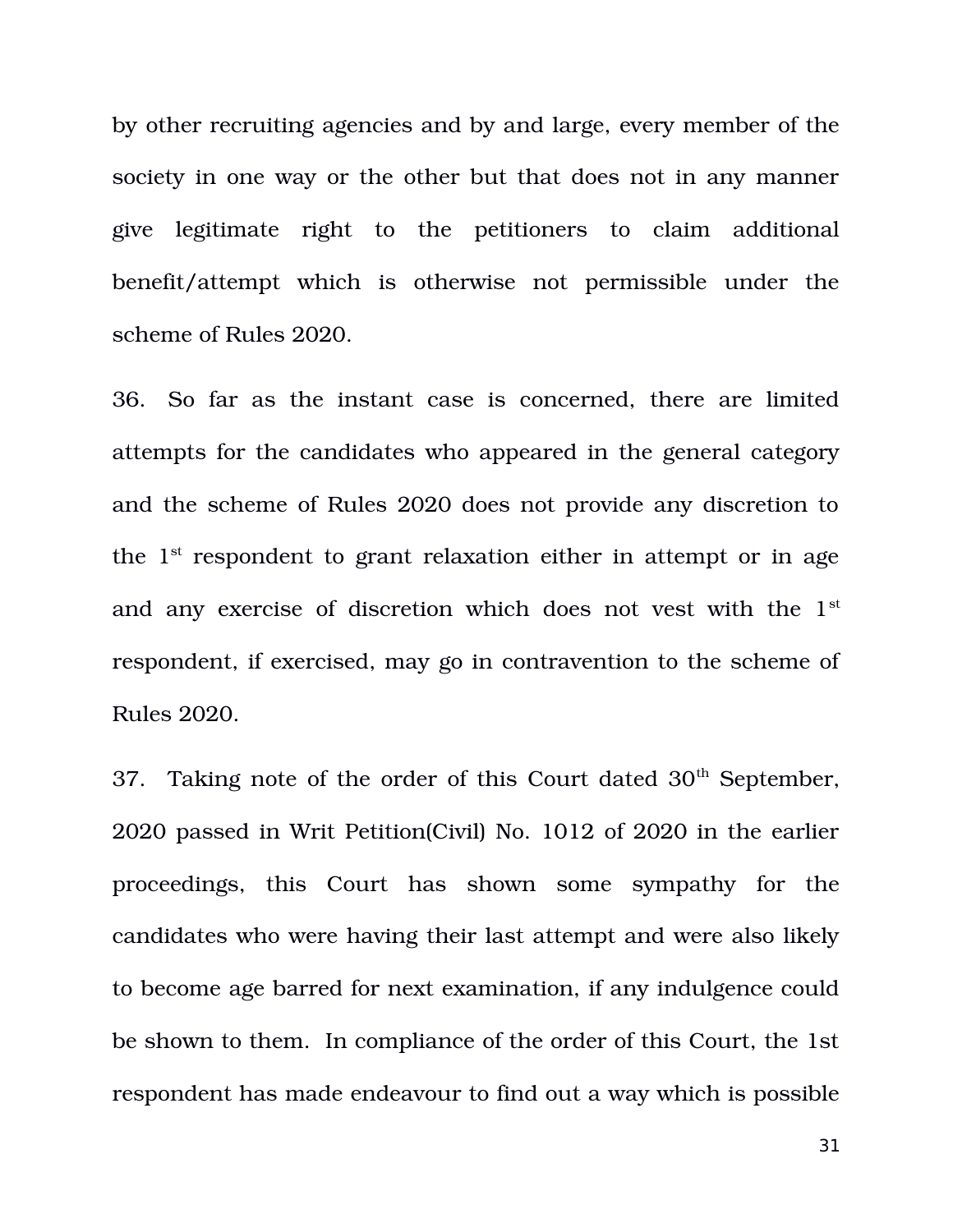to give solace to such candidates and placed it before this Court that too with reservation that there is a possibility in providing one extra attempt for the candidates who had availed the last and final attempt in Examination 2020 provided they are within their respective age brackets as provided under Rule 6 of the Rules 2020. After the proposal was placed on record, even the petitioners/intervenors inter se made their submission to the Court that the proposal which has been placed by the  $1<sup>st</sup>$  respondent for consideration of this Court according to them is discriminatory and is in violation of Article 14 of the Constitution.

38. We do find substance in what being urged by learned counsel for the petitioners inter se in questioning the decision placed by  $1<sup>st</sup>$ respondent for our consideration. If an additional attempt remains restricted to the last attemptees for the reason that they had suffered during Covid 19 pandemic, all attemptees irrespective of the nature of attempt (i.e.  $1^{\text{st}}$ ,  $2^{\text{nd}}$  etc.) who appeared in Examination 2020 must have faced the same consequences as being faced by the writ petitioners and each one of them have suffered in one way or the other during the Covid-19 pandemic. At the same time, this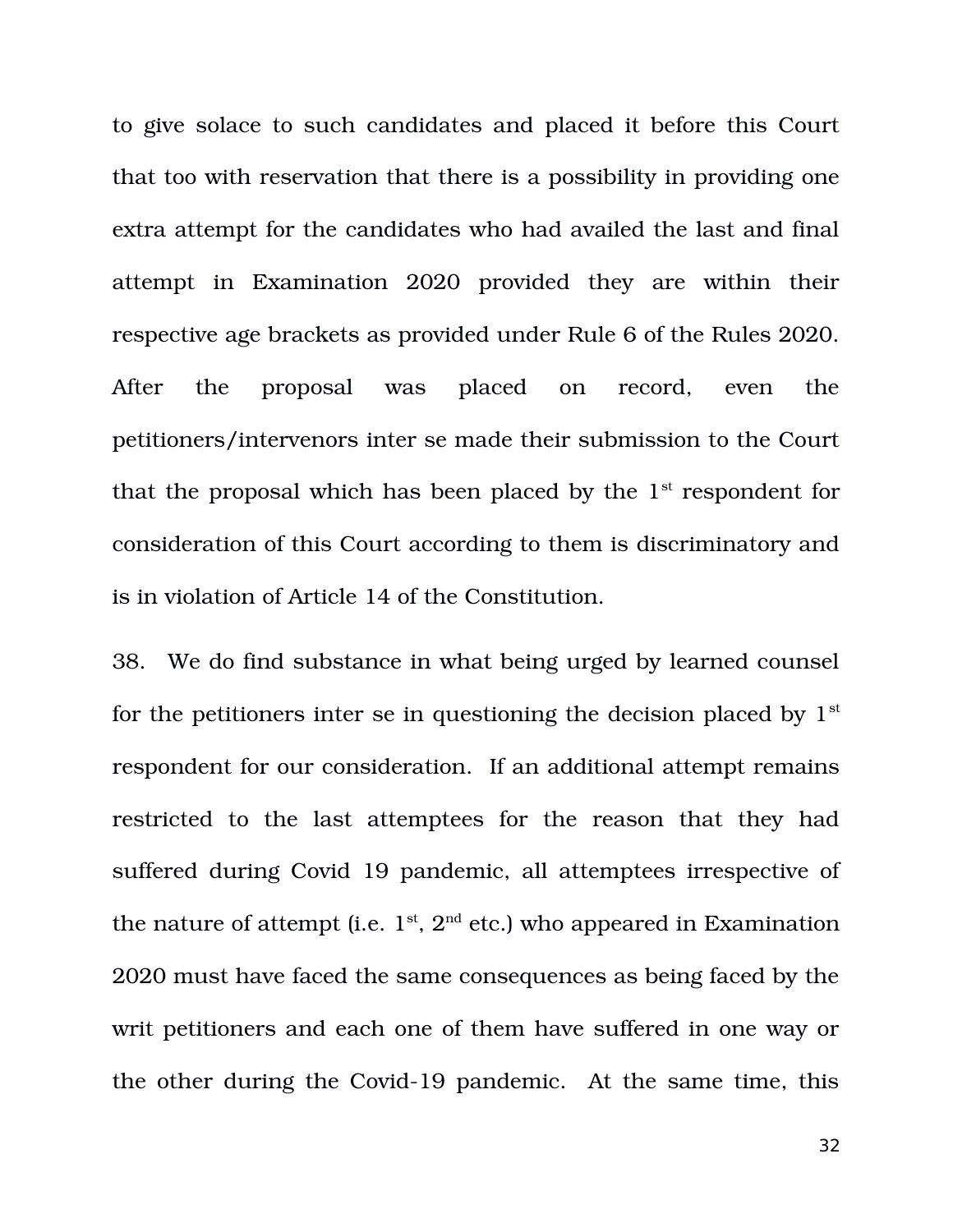reasoning would equally apply to those who have crossed the upper age barrier. More so, when no discretion is left with the  $1<sup>st</sup>$ respondent to grant relaxation in the age bracket to the candidates other than provided under Rule 6 of the scheme of Rules 2020 which indeed the present petitioners are not entitled to claim as a matter of right and that apart, those who have withdrawn their forms either because of lack of preparation or because of some personal reasons but have crossed the upper age limit to appear in CSE 2021, they would also be equally entitled to claim and no distinction could be made whether the candidate has appeared in the Examination 2020 and availed the last attempt or attempts is still available at his disposal or has crossed the upper age limit.

39. We do find substance that any concession either in attempt or age is not available under the scheme of Rules 2020, at the same time, proposal which has been placed by the  $1<sup>st</sup>$  respondent before us apart from complaint made inter se by the petitioners/intervenors themselves of being discriminatory in character, we are also of the view that it is advisable to avoid this situation and any relaxation which is not permissible either in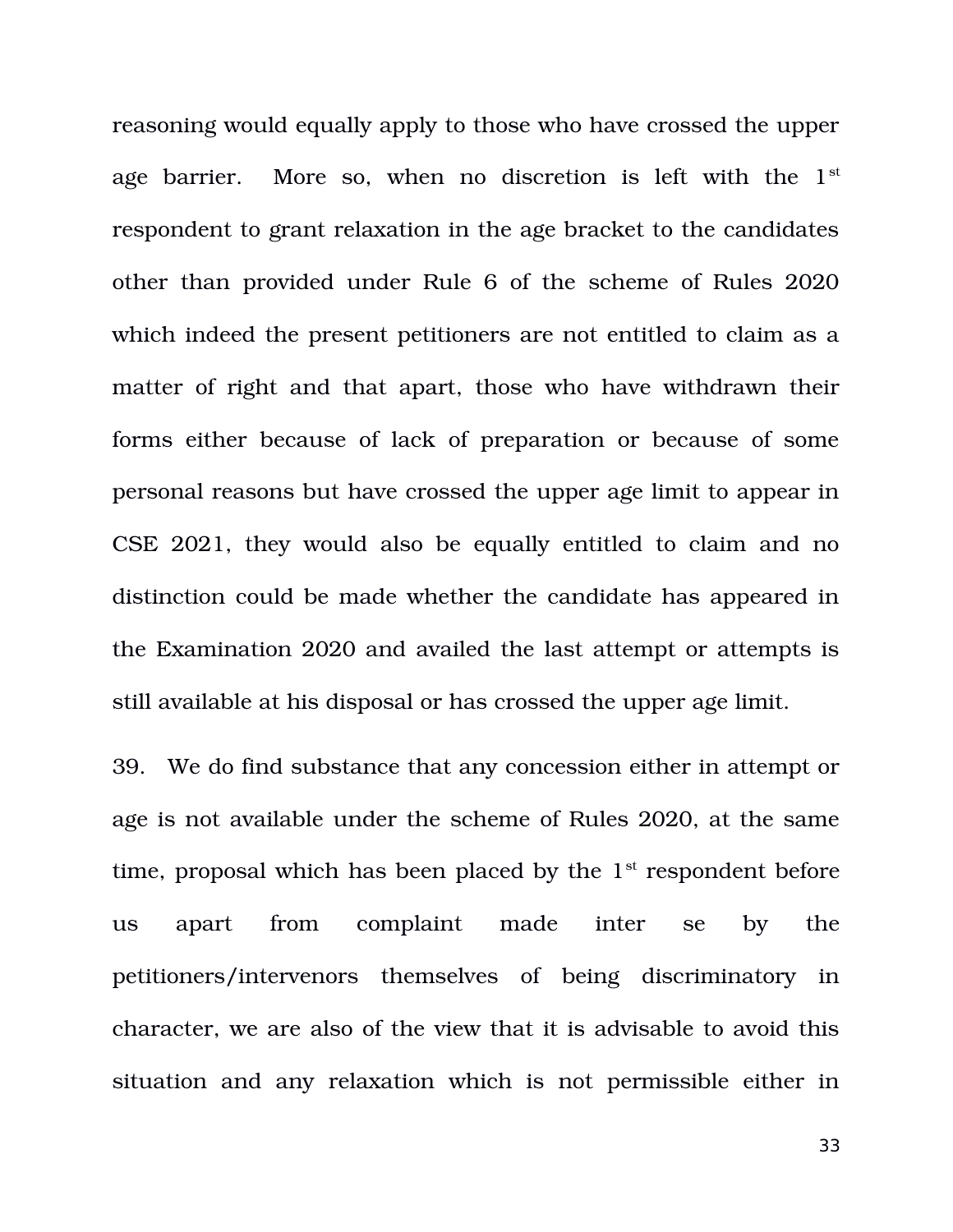attempt or age under the scheme of Rules 2020 apart from being in contravention to the rules, it may be discriminatory and it is advisable not to exercise discretion in implementing what being proposed by the  $1<sup>st</sup>$  respondent in compliance of the order of this Court dated 30<sup>th</sup> September, 2020.

40. The thrust of submission of learned counsel for the petitioners was that discretion has been exercised by the respondent as a matter of policy in the earlier selections and the present petitioners have a legitimate expectation that the Government must exercise its discretion to overcome the unprecedented situation which the petitioners have faced while appearing in the Examination 2020 and their right of fair consideration and effective participation in the selection process has been denied to them which is in violation of Articles 14 and 21 of the Constitution.

41. The submission, in our view, is without substance for the reason that the policy decisions which had been taken by the executive on earlier occasions of which a reference has been made always depend on the facts and circumstances at the given point of time and has to be tested independently in the circumstances in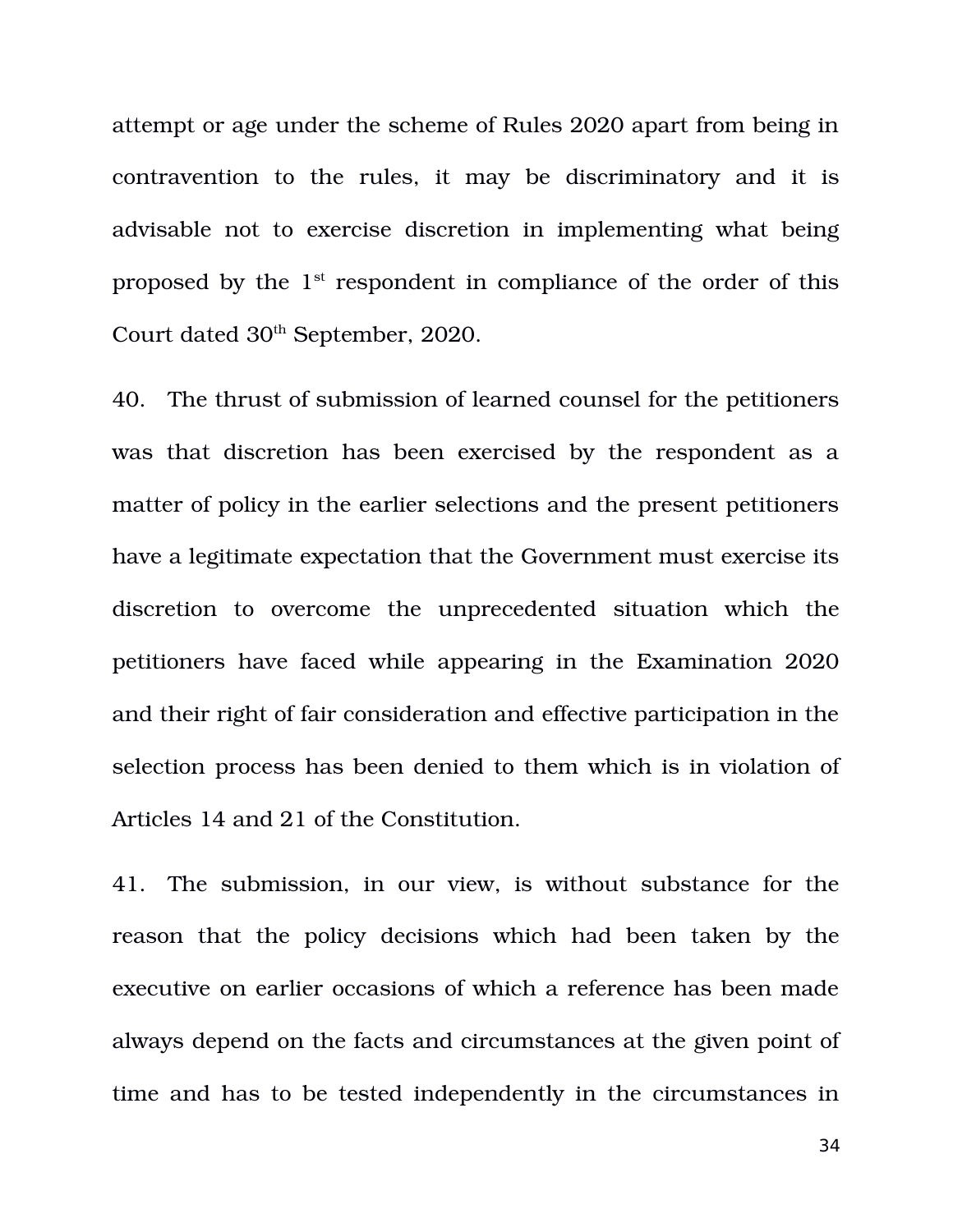which it has been exercised by the competent authority or the 1st respondent as in the instant case.

42. Their further grievance that there is always a change in the upper age limit and number of attempts in different spell and further emphasis was that in the year 2015, the  $1<sup>st</sup>$  respondent allowed one more attempt in the Civil Service Examination 2015 for the candidates who appeared in CSE 2011. Although the justification has been tendered by the respondents in their response that as there was a substantial change in the pattern of Civil Service (Preliminary) Examination 2011, in the given circumstances, the  $1<sup>st</sup>$  respondent in its wisdom considered it appropriate to grant one more attempt in Civil Service Examination, 2015 to such candidates who appeared in Civil Service Examination, 2011 either due to reaching upper age limit or due to exhausting of number of attempts and that was the given situation which prevailed upon the  $1<sup>st</sup>$  respondent in taking a policy decision in granting permission but that cannot be made to be the basis or a foundation for the petitioners to site as a precedent in claiming to seek one additional attempt as a matter of right which is not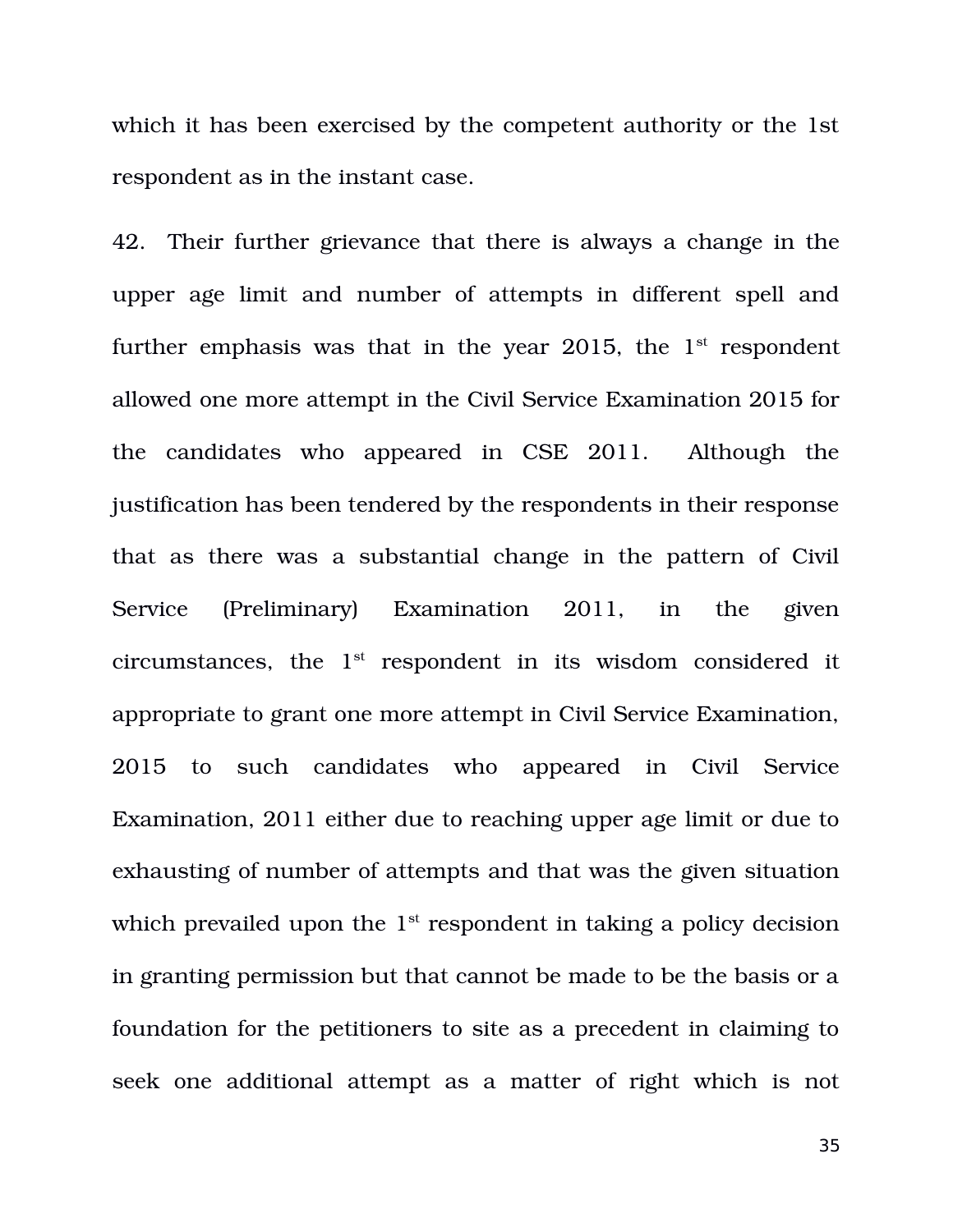permissible under the scheme of Rules 2020 or with the aid of Article 14 of the Constitution to take a call in meeting out the difficulties which have been faced as alleged in the given circumstance.

43. It is the settled principle of law that policy decisions are open for judicial review by this Court for a very limited purpose and this Court can interfere into the realm of public policy so framed if it is either absolutely capricious, totally arbitrary or not informed of reasons and has been considered by this Court in *Union of India*

## *and Others Vs. M. Selvakumar and Another* 2017(3) SCC 504.

The relevant portion is as under:

"**47**. There is one more reason due to which we are unable to subscribe to the view taken by the Madras High Court and Delhi High Court. The horizontal reservation and relaxation for Physically Handicapped Category candidates for Civil Services Examination, is a matter of Governmental policy and the Government after considering the relevant materials has extended relaxation and concessions to the Physically Handicapped candidates belonging to the Reserved Category as well as General Category. It is not in the domain of the courts to embark upon an inquiry as to whether a particular public policy is wise and acceptable or whether better policy could be evolved. The Court can only interfere if the policy framed is absolutely capricious and non-informed by reasons, or totally arbitrary, offending the basic requirement of Article 14 of the Constitution."

(Emphasis supplied)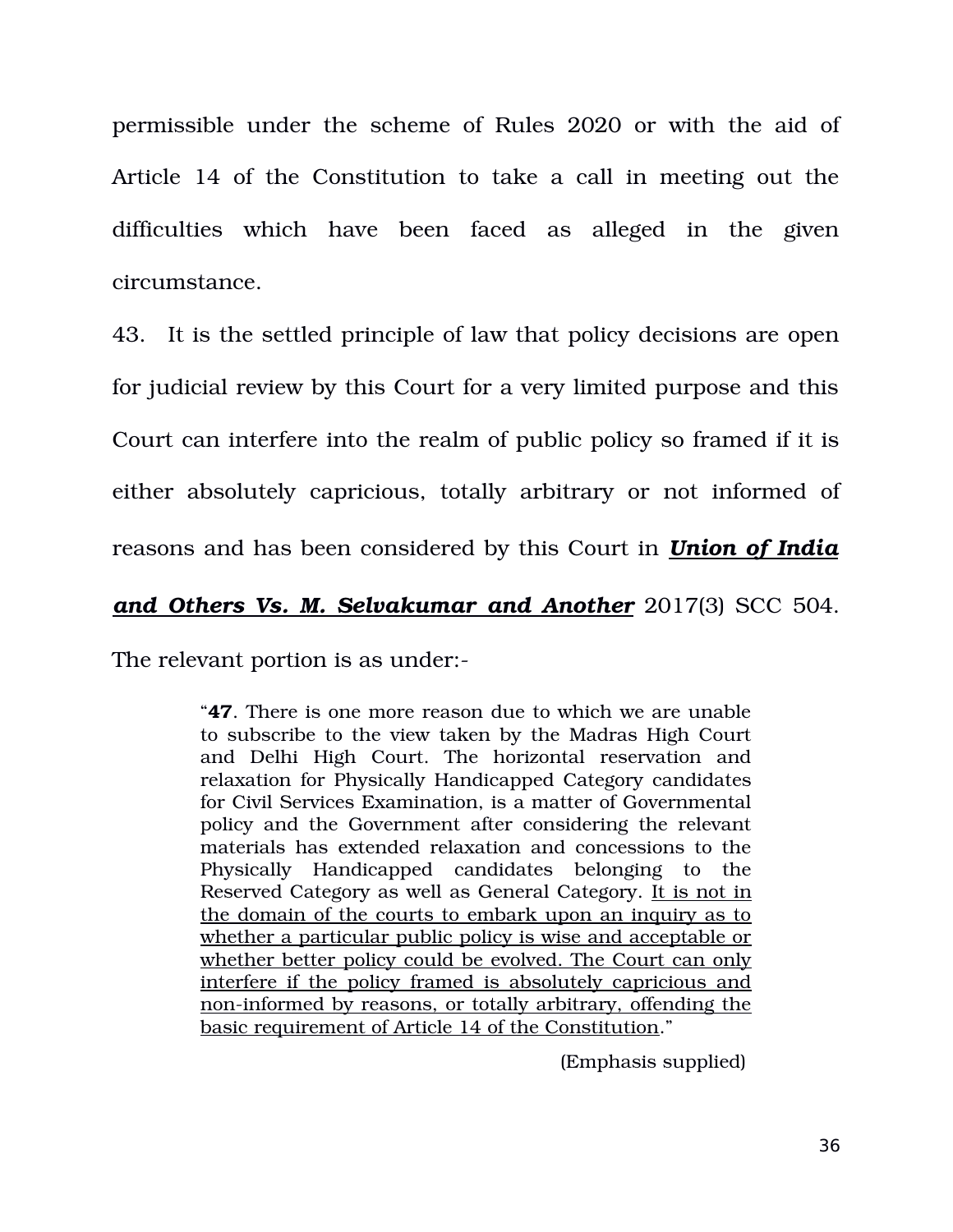44. It was the case where the number of attempts granted to physically handicapped persons were increased from 4 to 7 in the UPSC-CSE examination and the candidates belonging to the OBC had moved this Court requesting for an increase of the number of attempts from 7 to 10 that is an additional 3 attempts as it was done in the case of the physically handicapped category but that was repelled by this Court for the reasons indicated above.

45. Judicial review of a policy decision and to issue mandamus to frame policy in a particular manner are absolutely different. It is within the realm of the executive to take a policy decision based on the prevailing circumstances for better administration and in meeting out the exigencies but at the same time, it is not within the domain of the Courts to legislate. The Courts do interpret the laws and in such an interpretation, certain creative process is involved. The Courts have the jurisdiction to declare the law as unconstitutional. That too, where it is called for. The Court is called upon to consider the validity of a policy decision only when a challenge is made that such policy decision infringes fundamental rights guaranteed by the Constitution or any other statutory right.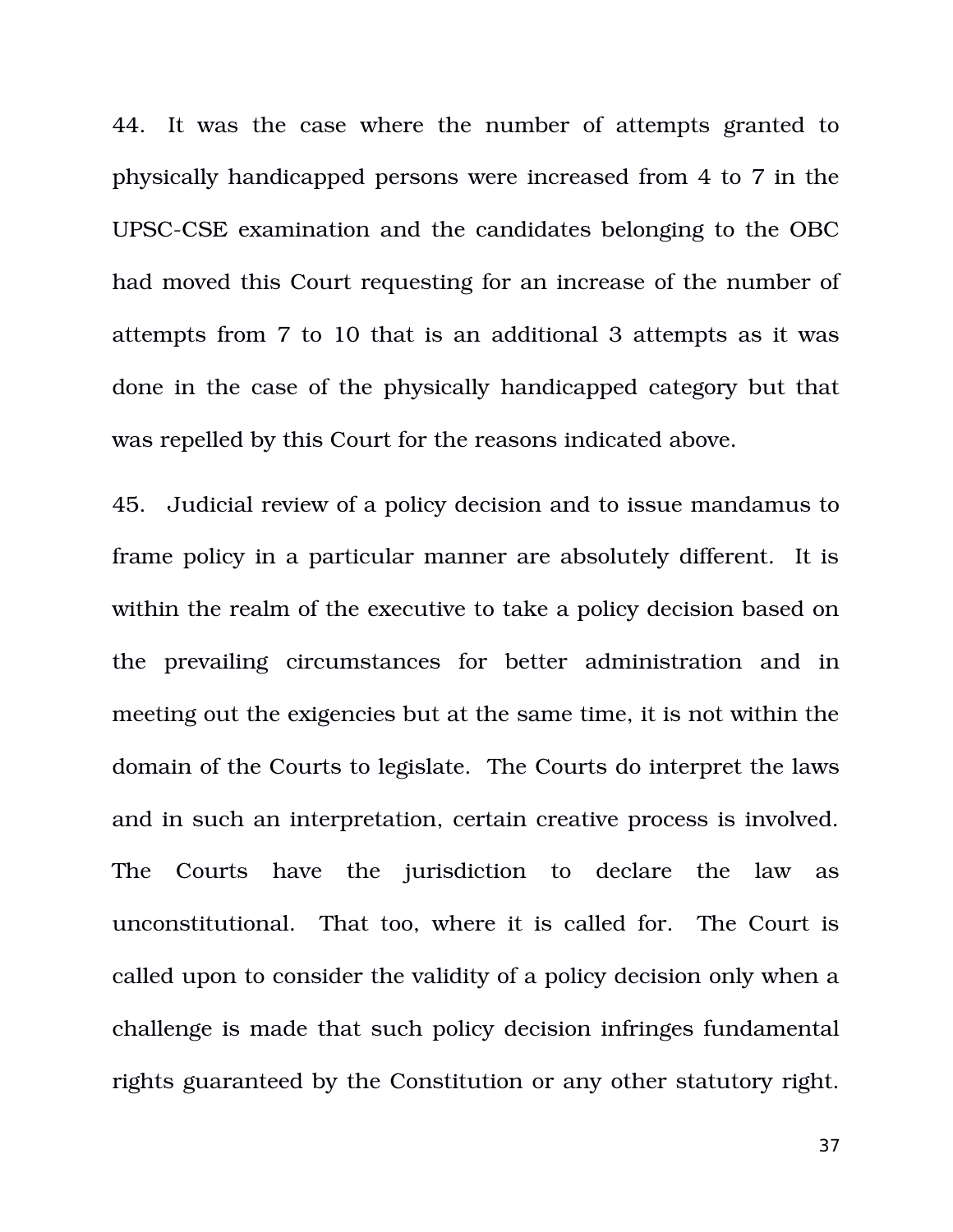Merely because as a matter of policy, if the 1st respondent has granted relaxation in the past for the reason that there was a change in the examination pattern/syllabus and in the given situation, had considered to be an impediment for the participant in the Civil Service Examination, no assistance can be claimed by the petitioners in seeking mandamus to the 1st respondent to come out with a policy granting relaxation to the participants who had availed a final and last attempt or have crossed the upper age by appearing in the Examination 2020 as a matter of right.

46. It has been brought to our notice that not only the petitioners/intervenors before this Court, but there are large number of candidates who appeared in the various examinations in the year 2020 during Covid 19 pandemic and everyone must have faced some constraints/impediments/inconvenience in one way or the other and this Court can take a judicial notice that these petitioners have appeared in the same pattern of examination in the previous years since the year 2015 and what is being claimed and prayed for under the guise of Covid 19 pandemic is nothing but a lame excuse in taking additional attempt to participate in the Civil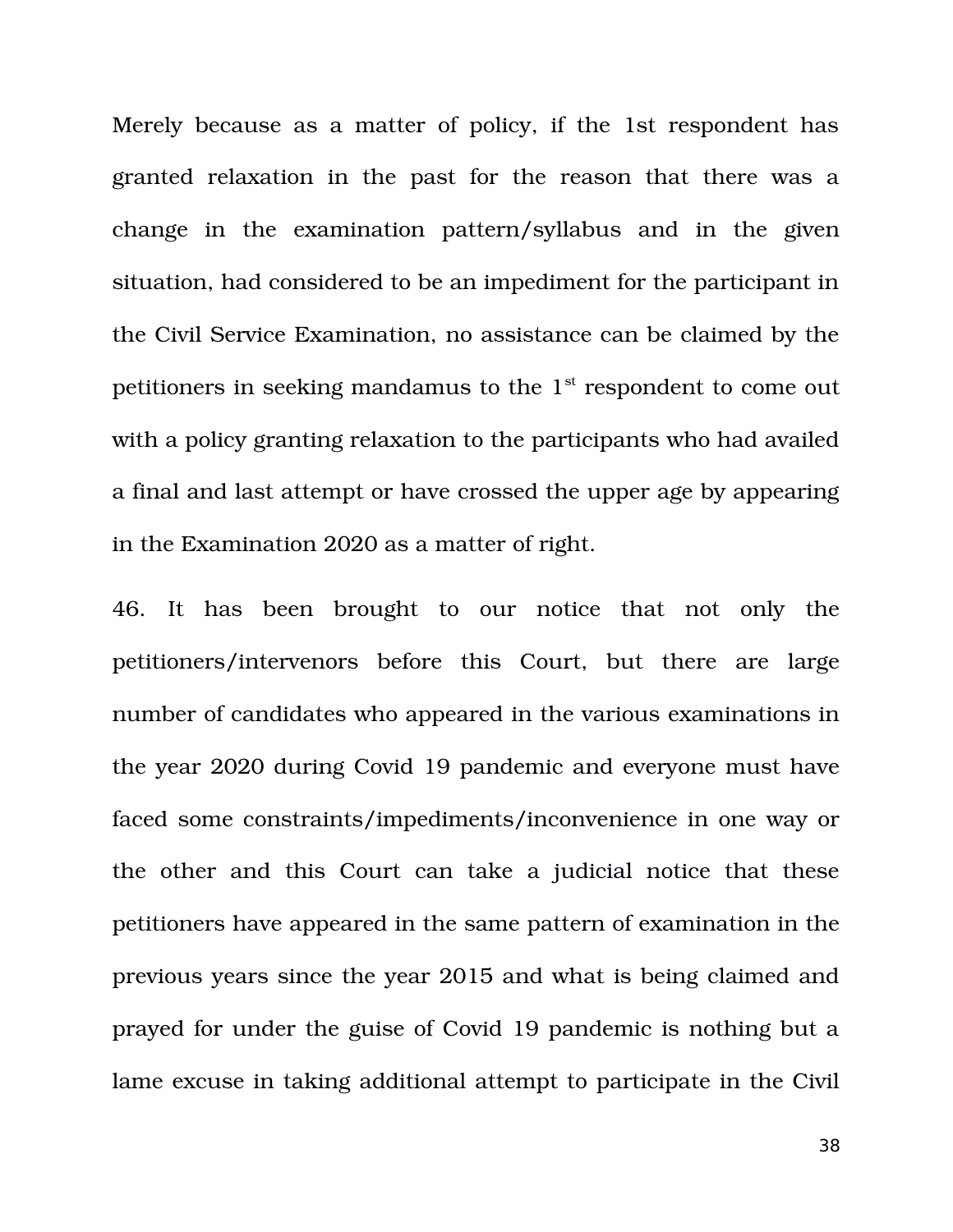Service Examination 2021 to be held in future and we find no substance in either of the submissions which has been made before us.

47. The data furnished to this Court by the Commission clearly indicate that various selections have been held by the Commission for Central Services in the year 2020 during Covid 19 pandemic and selections must have been held by State Commissions and other recruiting agencies, if this Court shows indulgence to few who had participated in the Examination 2020, it will set down a precedent and also have cascading effect on examinations in other streams, for which we are dissuaded to exercise plenary powers under Article 142 of the Constitution.

48. We, however, make it clear that this decision would not restrict the  $1<sup>st</sup>$  respondent or the executive in exercising its discretion in meeting out the nature of difficulties as being projected to this Court, if come across in future in dealing with the situation, if required.

49. Consequently, the petition fails and is accordingly dismissed.